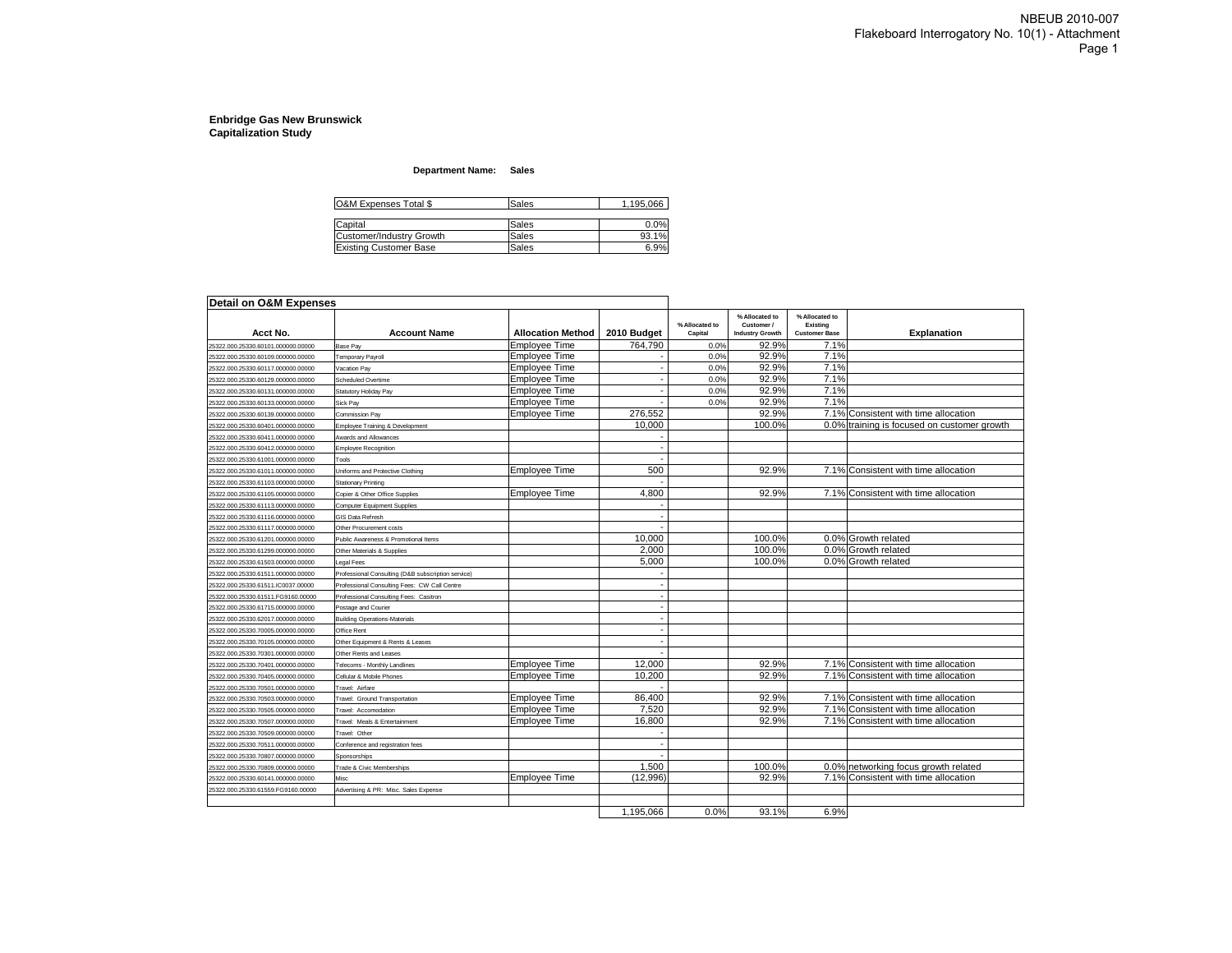### **Department Name: Marketing**

| O&M Expenses Total \$         | Marketing | 1.696.355 |
|-------------------------------|-----------|-----------|
|                               |           |           |
| Capital                       | Marketing | 0.0%      |
| Customer/Industry Growth      | Marketing | 76.4%     |
| <b>Existing Customer Base</b> | Marketing | 23.6%     |

| <b>Detail on O&amp;M Expenses</b>  |                                                    |                          |                          |                           |                                                        |                                                    |                                                                                            |
|------------------------------------|----------------------------------------------------|--------------------------|--------------------------|---------------------------|--------------------------------------------------------|----------------------------------------------------|--------------------------------------------------------------------------------------------|
| Acct No.                           | <b>Account Name</b>                                | <b>Allocation Method</b> | 2010 Budget              | % Allocated to<br>Capital | % Allocated to<br>Customer /<br><b>Industry Growth</b> | % Allocated to<br>Existing<br><b>Customer Base</b> | <b>Explanation</b>                                                                         |
| 25322.000.25332.60101.000000.00000 | ase Pav                                            | <b>Employee Time</b>     | 482,415                  | 0.0%                      | 77.8%                                                  | 22.2%                                              |                                                                                            |
| 25322.000.25332.60109.000000.00000 | emporary Payroll                                   | <b>Employee Time</b>     |                          | 0.0%                      | 77.8%                                                  | 22.2%                                              |                                                                                            |
| 25322.000.25332.60117.000000.00000 | /acation Payroll                                   | <b>Employee Time</b>     |                          | 0.0%                      | 77.8%                                                  | 22.2%                                              |                                                                                            |
| 25322.000.25332.60119.000000.00000 | Severance Pay                                      | <b>Employee Time</b>     |                          | 0.0%                      | 77.8%                                                  | 22.2%                                              |                                                                                            |
| 25322.000.25332.60131.000000.00000 | Statutory Holiday Pay                              | <b>Employee Time</b>     |                          | 0.0%                      | 77.8%                                                  | 22.2%                                              |                                                                                            |
| 25322.000.25332.60133.000000.00000 | Sick Pay                                           | <b>Employee Time</b>     |                          | 0.0%                      | 77.8%                                                  | 22.2%                                              |                                                                                            |
| 25322.000.25332.60139.000000.00000 | Commission Pay                                     |                          |                          |                           |                                                        |                                                    |                                                                                            |
| 25322.000.25332.60401.000000.00000 | Imployee Training & Development                    |                          | $\overline{\phantom{a}}$ |                           |                                                        |                                                    |                                                                                            |
| 25322.000.25332.61011.000000.00000 | <b>Jniforms &amp; Protective Clothing</b>          |                          |                          |                           |                                                        |                                                    |                                                                                            |
| 25322.000.25332.61103.000000.00000 | <b>Stationary Printing &amp; Drafting Supplies</b> |                          | 20,000                   |                           |                                                        |                                                    | 100.0% All growth activities taken from Promotions                                         |
| 25322.000.25332.61105.000000.00000 | Copier & Other Office Supplies                     |                          |                          |                           |                                                        |                                                    |                                                                                            |
| 25322.000.25332.61109.000000.00000 | <b>Books and Subscriptions</b>                     |                          |                          |                           |                                                        |                                                    |                                                                                            |
| 25322.000.25332.61113.000000.00000 | Computer Equipment Supplies                        |                          | $\overline{\phantom{a}}$ |                           |                                                        |                                                    |                                                                                            |
| 25322.000.25332.61117.000000.00000 | Other Procurement costs                            |                          |                          |                           |                                                        |                                                    |                                                                                            |
| 25322.000.25332.61201.000000.00000 | Public Awareness & Promo items                     |                          |                          |                           |                                                        |                                                    |                                                                                            |
| 25322.000.25332.61299.000000.00000 | Other Materials & Supplies                         |                          |                          |                           |                                                        |                                                    |                                                                                            |
| 25322.000.25332.61511.000000.00000 | Professional Consulting Fees (Research)            |                          | 100,000                  |                           | 70.0%                                                  |                                                    | 30.0% CSAT studies are existing customer and account for 30% of total budget               |
| 25322.000.25332.61559.000000.00000 | <b>Advertising &amp; Public Relations</b>          |                          | 978,250                  |                           | 80.0%                                                  |                                                    | 20.0% Some corporate communications work accounts for 20%                                  |
| 25322.000.25332.61601.000000.00000 | Contract Services & Temp Labour                    |                          |                          |                           |                                                        |                                                    |                                                                                            |
| 25322.000.25332.61715.000000.00000 | ostage Courier                                     |                          |                          |                           |                                                        |                                                    |                                                                                            |
| 25322.000.25332.62016.000000.00000 | <b>Building Operations- Materials</b>              |                          | $\overline{\phantom{a}}$ |                           |                                                        |                                                    |                                                                                            |
| 25322.000.25332.70105.000000.00000 | Other Equipment Rents & Leases                     |                          |                          |                           |                                                        |                                                    |                                                                                            |
| 25322.000.25332.70301.000000.00000 | Photocopier                                        | <b>Employee Time</b>     | 10.510                   |                           | 77.8%                                                  |                                                    | 22.2% Same as employee split                                                               |
| 25322.000.25332.70401.000000.00000 | elephones - Landlines                              | <b>Employee Time</b>     | 22,176                   |                           | 77.8%                                                  |                                                    | 22.2% Same as employee split                                                               |
| 25322.000.25332.70405.000000.00000 | Telephones - Cellular                              | <b>Employee Time</b>     | 2,000                    |                           | 77.8%                                                  |                                                    | 22.2% Same as employee split                                                               |
| 25322.000.25332.70409.000000.00000 | Other Telecom Services                             |                          |                          |                           |                                                        |                                                    |                                                                                            |
| 25322.000.25332.70501.000000.00000 | Travel: Airfare                                    |                          |                          |                           |                                                        |                                                    |                                                                                            |
| 25322.000.25332.70503.000000.00000 | ravel: Ground Transportation                       | Employee Time            | 12,000                   |                           | 77.8%                                                  |                                                    | 22.2% Same as employee split                                                               |
| 25322.000.25332.70505.000000.00000 | ravel: Accomodation                                | <b>Employee Time</b>     | 2.000                    |                           | 77.8%                                                  |                                                    | 22.2% Same as employee split                                                               |
| 25322.000.25332.70507.000000.00000 | Travel: Meals & Entertainment                      | <b>Employee Time</b>     | 6,000                    |                           | 77.8%                                                  |                                                    | 22.2% Same as employee split                                                               |
| 25322.000.25332.70509.000000.00000 | ravel: Other                                       |                          |                          |                           |                                                        |                                                    |                                                                                            |
| 25322.000.25332.70511.000000.00000 | Conference and Registration Fees                   |                          |                          |                           |                                                        |                                                    |                                                                                            |
| 25322.000.25332.70807.000000.00000 | Sponsorships                                       |                          | 60.000                   |                           | 50.0%                                                  |                                                    | 50.0% Supports equally growth and existing customer; includes community events, Untied Way |
| 25322.000.25332.70809.000000.00000 | rade & Civic Membership                            |                          |                          |                           |                                                        |                                                    |                                                                                            |
| 25322.000.25332.70899.000000.00000 | Other Operating & Admin Expenses                   |                          |                          |                           |                                                        |                                                    |                                                                                            |
| 25322.000.25332.70899.MCSPEC.00000 | Corporate Events                                   |                          | 20,000                   |                           | 50.0%                                                  |                                                    | 50.0% Internal events                                                                      |
| 25322.000.25332.74002.IC0018.25502 | : Legal Fees                                       |                          |                          |                           |                                                        |                                                    |                                                                                            |
| 25322.000.25332.82102.000000.00000 | <b>Expense Clearing</b>                            |                          |                          |                           |                                                        |                                                    |                                                                                            |
| 25322.000.25332.60141.000000.00000 | lisc                                               | <b>Employee Time</b>     | (18,996)                 |                           | 77.8%                                                  |                                                    | 22.2% Same as employee split                                                               |
|                                    |                                                    |                          |                          |                           |                                                        |                                                    |                                                                                            |
|                                    |                                                    |                          | 1,696,355                | 0.0%                      | 76.4%                                                  | 23.6%                                              |                                                                                            |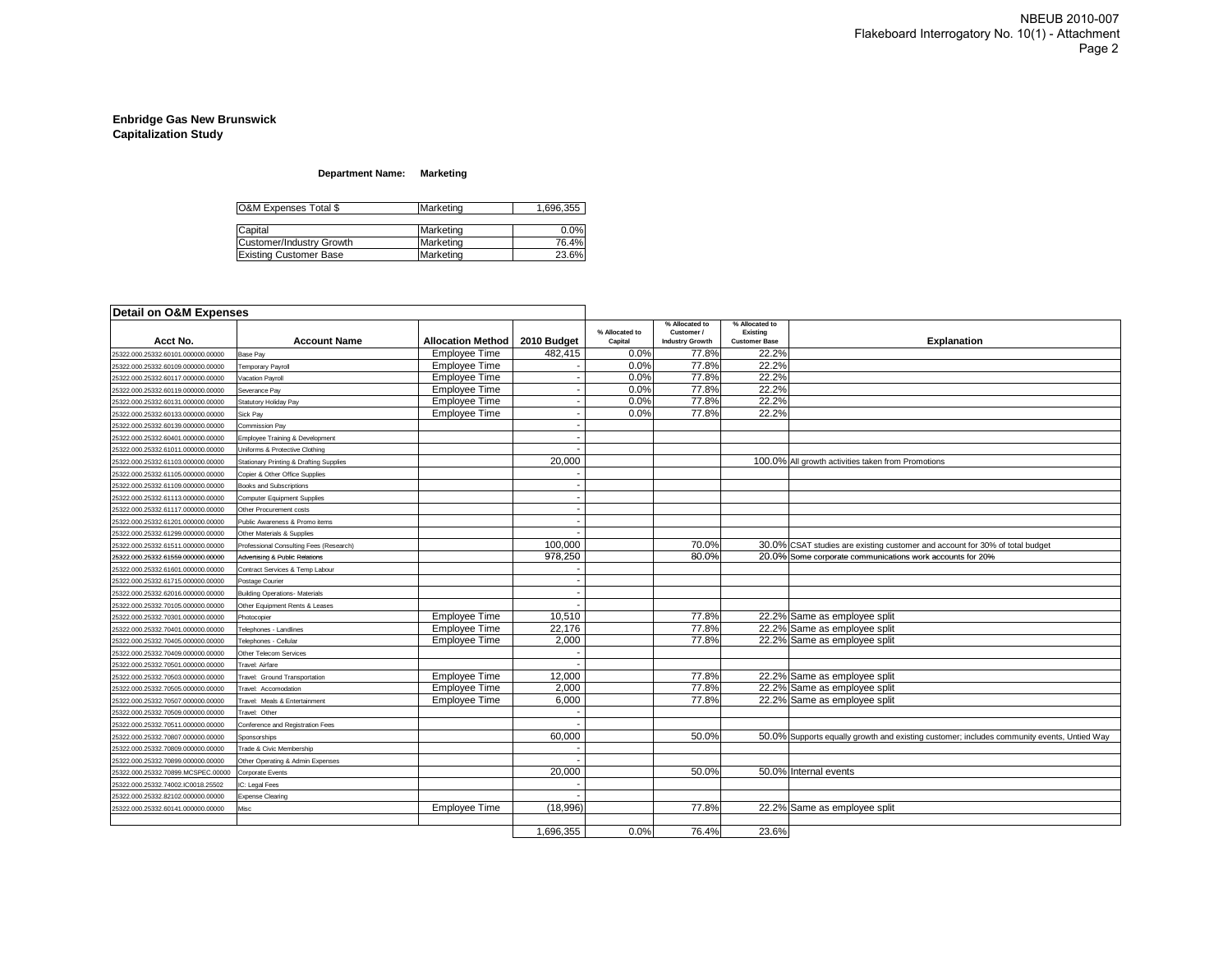#### **Department Name: Installation**

| O&M Expenses Total \$         | Installation | 879,843 |
|-------------------------------|--------------|---------|
| Capital                       | Installation | 14.0%   |
| Customer/Industry Growth      | Installation | 72.7%   |
| <b>Existing Customer Base</b> | Installation | 13.3%   |

| Detail on O&M Expenses             |                                        |                          |             |                           |                                                        |                                                    |                                                       |
|------------------------------------|----------------------------------------|--------------------------|-------------|---------------------------|--------------------------------------------------------|----------------------------------------------------|-------------------------------------------------------|
| Acct No.                           | <b>Account Name</b>                    | <b>Allocation Method</b> | 2010 Budget | % Allocated to<br>Capital | % Allocated to<br>Customer /<br><b>Industry Growth</b> | % Allocated to<br>Existina<br><b>Customer Base</b> | <b>Explanation</b>                                    |
| 25322.000.25336.60101.000000.00000 | Base Pay                               | Employee Time            | 642,711     | 14.4%                     | 72.5%                                                  |                                                    | 13.1% see employee questionnaires                     |
| 25322.000.25336.60109.000000.00000 | Temporary Labour                       | <b>Employee Time</b>     |             | 14.4%                     | 72.5%                                                  |                                                    | 13.1% see employee questionnaires                     |
| 25322.000.25336.60117.000000.00000 | <b>/acation Pav</b>                    | <b>Employee Time</b>     |             | 14.4%                     | 72.5%                                                  |                                                    | 13.1% see employee questionnaires                     |
| 25322.000.25336.60119.000000.00000 | Severance Pav                          | <b>Employee Time</b>     |             | 14.4%                     | 72.5%                                                  |                                                    | 13.1% see employee questionnaires                     |
| 25322.000.25336.60131.000000.00000 | Statutory Holiday Pay                  | <b>Employee Time</b>     |             | 14.4%                     | 72.5%                                                  |                                                    | 13.1% see employee questionnaires                     |
| 25322.000.25336.60133.000000.00000 | Sick Pav                               | <b>Employee Time</b>     |             | 14.4%                     | 72.5%                                                  | 13.1%                                              | see employee questionnaires                           |
| 25322.000.25336.60401.000000.00000 | Employee Training & Development        |                          |             |                           |                                                        |                                                    |                                                       |
| 25322.000.25336.60411.000000.00000 | wards & Allowances                     |                          |             |                           |                                                        |                                                    |                                                       |
| 25322.000.25336.61001.000000.00000 | Tools                                  |                          | 2,921       | 4.4%                      | 82.5%                                                  |                                                    | 13.1% mostly utilized for new customer installs       |
| 25322.000.25336.61009.000000.00000 | Safety Related Supplies                |                          | 720         | 4.4%                      | 82.5%                                                  |                                                    | 13.1% mostly utilized for new customer installs       |
| 25322.000.25336.61011.000000.00000 | <b>Jniforms</b>                        |                          | 10.260      | 4.4%                      | 82.5%                                                  |                                                    | 13.1% mostly utilized for new customer installs       |
| 25322.000.25336.61103.000000.00000 | Printing                               |                          |             |                           |                                                        |                                                    |                                                       |
| 25322.000.25336.61105.000000.00000 | Copier and Other Office Supplies       |                          |             |                           |                                                        |                                                    |                                                       |
| 25322.000.25336.61109.000000.00000 | <b>Books and Subscriptions</b>         |                          |             |                           |                                                        |                                                    |                                                       |
| 25322.000.25336.61113.000000.00000 | Computer Equipment Supplies            |                          |             |                           |                                                        |                                                    |                                                       |
| 25322.000.25336.61117.000000.00000 | Other Procurement Costs                |                          |             |                           |                                                        |                                                    |                                                       |
| 25322.000.25336.61299.000000.00000 | Other Materials & Supplies             |                          | 8,400       | 4.4%                      | 82.5%                                                  |                                                    | 13.1% mostly utilized for new customer installs       |
| 25322.000.25336.61503.000000.00000 | egal Fees                              |                          | 2,500       | 0.0%                      | 20.0%                                                  |                                                    | 80.0% customer claim issues                           |
| 25322.000.25336.61505.000000.00000 | Filing Fees                            |                          |             |                           |                                                        |                                                    |                                                       |
| 25322.000.25336.61511.000000.00000 | Professional Consulting Fees           |                          |             |                           |                                                        |                                                    |                                                       |
| 25322.000.25336.61715.000000.00000 | Postage Courier & Misc Freight         |                          |             |                           |                                                        |                                                    |                                                       |
| 25322.000.25336.61999.000000.00000 | Other Outside Services                 |                          |             |                           |                                                        |                                                    |                                                       |
| 25322.000.25336.62017.000000.00000 | <b>Building Operations-Materials</b>   |                          |             |                           |                                                        |                                                    |                                                       |
| 25322.000.25336.62030.000000.00000 | Electrical and other                   |                          |             |                           |                                                        |                                                    |                                                       |
| 25322.000.25336.62309.000000.00000 | Vehicle Fleet/ Operation & Maintenance | <b>Employee Time</b>     | 119.784     | 14.4%                     | 72.5%                                                  |                                                    | 13.1% see employee questionnaires                     |
| 25322.000.25336.62311.000000.00000 | Equipment Repairs & Maintenance        |                          |             |                           |                                                        |                                                    |                                                       |
| 25322.000.25336.70105.000000.00000 | Other Procurement Costs                |                          |             |                           |                                                        |                                                    |                                                       |
| 25322.000.25336.70301.000000.00000 | Copier and Other Office Supplies       |                          | 1.608       | 4.4%                      | 82.5%                                                  |                                                    | 13.1% mostly utilized for new customer installs       |
| 25322.000.25336.70401.000000.00000 | Felecoms - Monthly Landlines           | <b>Employee Time</b>     | 8.520       | 14.4%                     | 72.5%                                                  |                                                    | 13.1% see employee questionnaires                     |
| 25322.000.25336.70405.000000.00000 | Cellular and Mobile                    | <b>Employee Time</b>     | 13,740      | 14.4%                     | 72.5%                                                  | 13.1%                                              |                                                       |
| 25322.000.25336.70409.000000.00000 | Pagers                                 |                          | 3,772       | 80.0%                     | 0.0%                                                   |                                                    | 20.0% used for after hours utilitry on call           |
| 25322.000.25336.70501.000000.00000 | Travel: Air                            |                          | 3,300       | 4.4%                      | 82.5%                                                  |                                                    | 13.1% mostly utilized for new customer equip training |
| 25322.000.25336.70503.000000.00000 | <b>Travel: Ground Transportation</b>   |                          | 9,300       | 4.4%                      | 82.5%                                                  |                                                    | 13.1% mostly utilized for new customer equip training |
| 25322.000.25336.70505.000000.00000 | Travel: Accomodation                   |                          | 7,301       | 4.4%                      | 82.5%                                                  |                                                    | 13.1% mostly utilized for new customer equip training |
| 25322.000.25336.70507.000000.00000 | Travel: Meals & Entertainment          |                          | 9,360       | 4.4%                      | 82.5%                                                  |                                                    | 13.1% mostly utilized for new customer equip training |
| 25322.000.25336.70509.000000.00000 | Travel: Other                          |                          |             |                           |                                                        |                                                    |                                                       |
| 25322.000.25336.70511.000000.00000 | Conference and Registration Fees       |                          | 2,300       | 4.4%                      | 82.5%                                                  |                                                    | 13.1% mostly utilized for new customer equip training |
| 25322.000.25336.70707.000000.00000 | /ehicle Licensing                      |                          |             |                           |                                                        |                                                    |                                                       |
| 25322.000.25336.70809.000000.00000 | <b>Trade and Civic</b>                 |                          | 250         | 4.4%                      | 82.5%                                                  |                                                    | 13.1% mostly utilized for new customer equip training |
| 25322.000.25336.74001.000000.00000 | <b>Temporary Labour</b>                |                          |             |                           |                                                        |                                                    |                                                       |
| 25322.000.25336.74002.000000.00000 | IC: Sales Secondment                   |                          |             |                           |                                                        |                                                    |                                                       |
| 25322.000.25336.74002.PS0209.25102 | Fleet Services                         | <b>Employee Time</b>     | 45.096      | 14.4%                     | 72.5%                                                  |                                                    | 13.1% see employee questionnaires                     |
| 25322.000.25336.82102.000000.00000 | <b>Expense Clearing</b>                |                          |             |                           |                                                        |                                                    |                                                       |
| 25322.000.25336.61601.000000.00000 | Contract Services and Temp Labour      |                          |             |                           |                                                        |                                                    |                                                       |
| 25322.000.25333.60141.000000.00000 | Misc                                   | Employee Time            | (12,000)    | 14.4%                     | 72.5%                                                  |                                                    | 13.1% see employee questionnaires                     |
|                                    |                                        |                          |             |                           |                                                        |                                                    |                                                       |
|                                    |                                        |                          | 879.843     | 14.0%                     | 72.7%                                                  | 13.3%                                              |                                                       |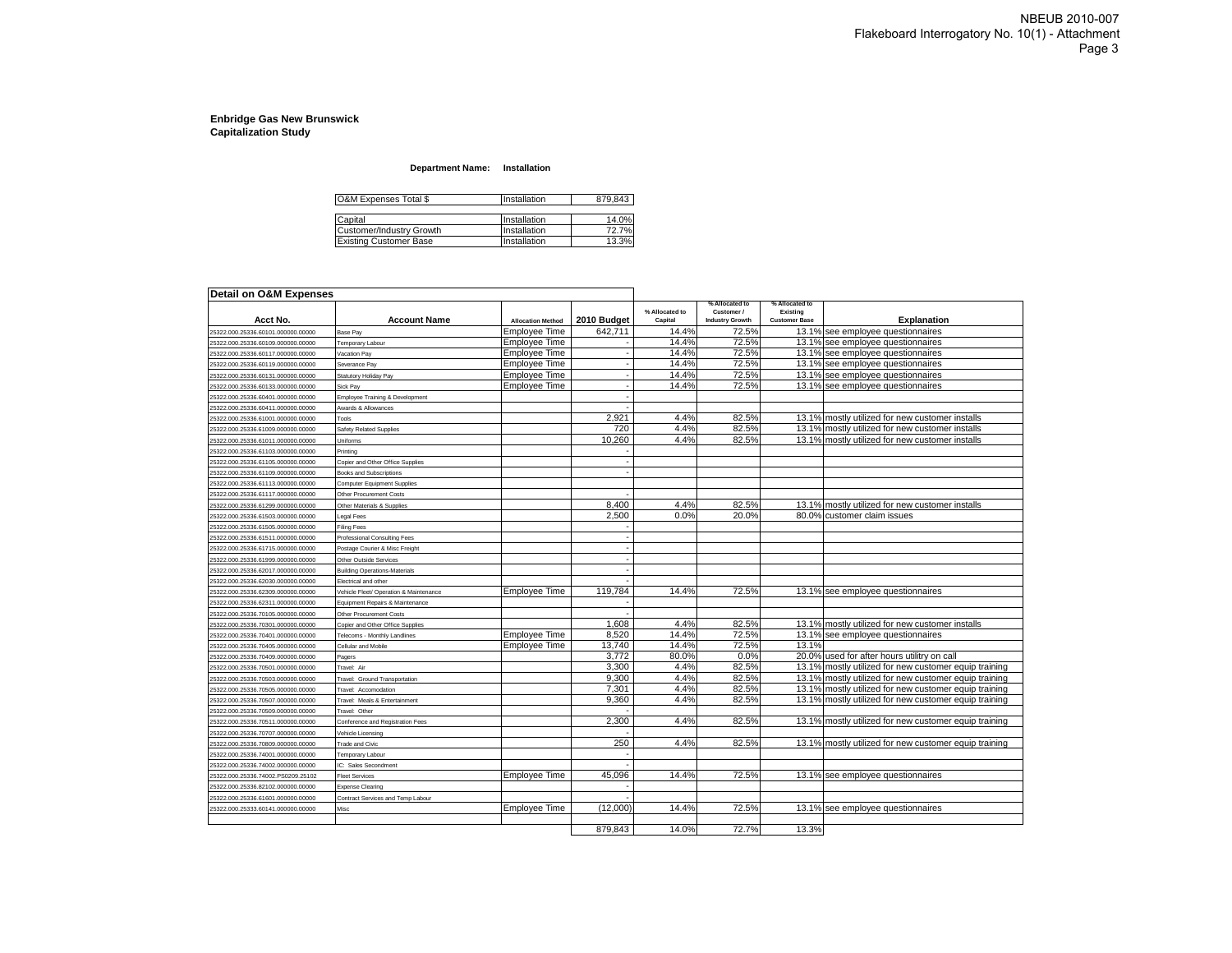### **Department Name: Attachments**

| O&M Expenses Total \$         | Attachments | 340.987 |
|-------------------------------|-------------|---------|
|                               |             |         |
| Capital                       | Attachments | 21.2%   |
| Customer/Industry Growth      | Attachments | 53.1%   |
| <b>Existing Customer Base</b> | Attachments | 25.7%   |

| Acct No.                           | <b>Account Name</b>                    | <b>Allocation Method</b> | 2010 Budget | % Allocated to<br>Capital | % Allocated to<br>Customer /<br><b>Industry Growth</b> | % Allocated to<br><b>Existing</b><br><b>Customer Base</b> | <b>Explanation</b>                                                            |
|------------------------------------|----------------------------------------|--------------------------|-------------|---------------------------|--------------------------------------------------------|-----------------------------------------------------------|-------------------------------------------------------------------------------|
| 25322.000.25338.60101.000000.00000 | Base Pay                               | <b>Employee Time</b>     | 330,147     | 21.3%                     | 53.1%                                                  |                                                           | 25.6% See Employee Questionaire                                               |
| 25322.000.25338.60109.000000.00000 | Femporary Payroll - strategic projects | Employee Time            |             | 21.3%                     | 53.1%                                                  |                                                           | 25.6% See Employee Questionaire                                               |
| 25322.000.25338.60117.000000.00000 | Vacation Pay                           | Employee Time            |             | 21.3%                     | 53.1%                                                  |                                                           | 25.6% See Employee Questionaire                                               |
| 25322.000.25338.60129.000000.00000 | <b>Scheduled Overtime</b>              | Employee Time            |             | 21.3%                     | 53.1%                                                  |                                                           | 25.6% See Employee Questionaire                                               |
| 25322.000.25338.60131.000000.00000 | Statutory Holiday Pay                  | <b>Employee Time</b>     |             | 21.3%                     | 53.1%                                                  |                                                           | 25.6% See Employee Questionaire                                               |
| 25322.000.25338.60133.000000.00000 | Sick Pay                               | <b>Employee Time</b>     |             | 21.3%                     | 53.1%                                                  |                                                           | 25.6% See Employee Questionaire                                               |
| 25322.000.25338.60137.000000.00000 | <b>Short Term Incentive</b>            |                          |             |                           |                                                        |                                                           |                                                                               |
| 25322.000.25338.61503.000000.00000 | Legal Fees                             |                          |             |                           |                                                        |                                                           |                                                                               |
| 25322.000.25338.70301.000000.00000 | Copier and Other Office Supplies       | <b>Employee Time</b>     | 1,500       | 21.3%                     | 53.1%                                                  |                                                           | 25.6% See Employee Questionaire                                               |
| 25322.000.25338.70401.000000.00000 | Felecoms - Monthly Landlines           | Employee Time            | 8,640       | 21.3%                     | 53.1%                                                  |                                                           | 25.6% See Employee Questionaire                                               |
| 25322.000.25338.70405.000000.00000 | <b>Cellular and Mobile</b>             | <b>Employee Time</b>     | 1,320       | 15.0%                     | 38.3%                                                  |                                                           | See Employee Questionaire (Avg for P.Wall,<br>46.7% J.Patterson, K.McDermott) |
| 25322.000.25338.70409.000000.00000 | Pagers                                 |                          |             |                           |                                                        |                                                           |                                                                               |
| 25322.000.25338.70501.000000.00000 | <b>Travel: Airfare</b>                 |                          |             |                           |                                                        |                                                           |                                                                               |
| 25322.000.25338.70503.000000.00000 | ravel: Ground Transportation           | Employee Time            | 600         | 15.0%                     | 75.0%                                                  |                                                           | 10.0% See Employee Questionaire_P.Wall                                        |
| 25322.000.25338.70505.000000.00000 | Fravel: Accomodation                   | <b>Employee Time</b>     | 300         | 15.0%                     | 75.0%                                                  |                                                           | 10.0% See Employee Questionaire_P.Wall                                        |
| 25322.000.25338.70507.000000.00000 | Meals & Entertainment<br>ravel:        | Employee Time            | ,200        | 21.3%                     | 53.1%                                                  |                                                           | 25.6% See Employee Questionaire                                               |
| 25322.000.25338.70509.000000.00000 | Travel: Other                          |                          |             |                           |                                                        |                                                           |                                                                               |
| 25322.000.25338.70809.000000.00000 | <b>Frade and Civic Memberships</b>     | Employee Time            | 280         | 15.0%                     | 75.0%                                                  |                                                           | 10.0% See Employee Questionaire_P.Wall                                        |
| 25322.000.25338.60141.000000.00000 | <b>MISC</b>                            | Employee Time            | (3,000)     | 21.3%                     | 53.1%                                                  |                                                           | 25.6% Utility expense adjustment                                              |
|                                    |                                        |                          |             |                           |                                                        |                                                           |                                                                               |
|                                    |                                        |                          | 340,987     | 21.2%                     | 53.1%                                                  | 25.7%                                                     |                                                                               |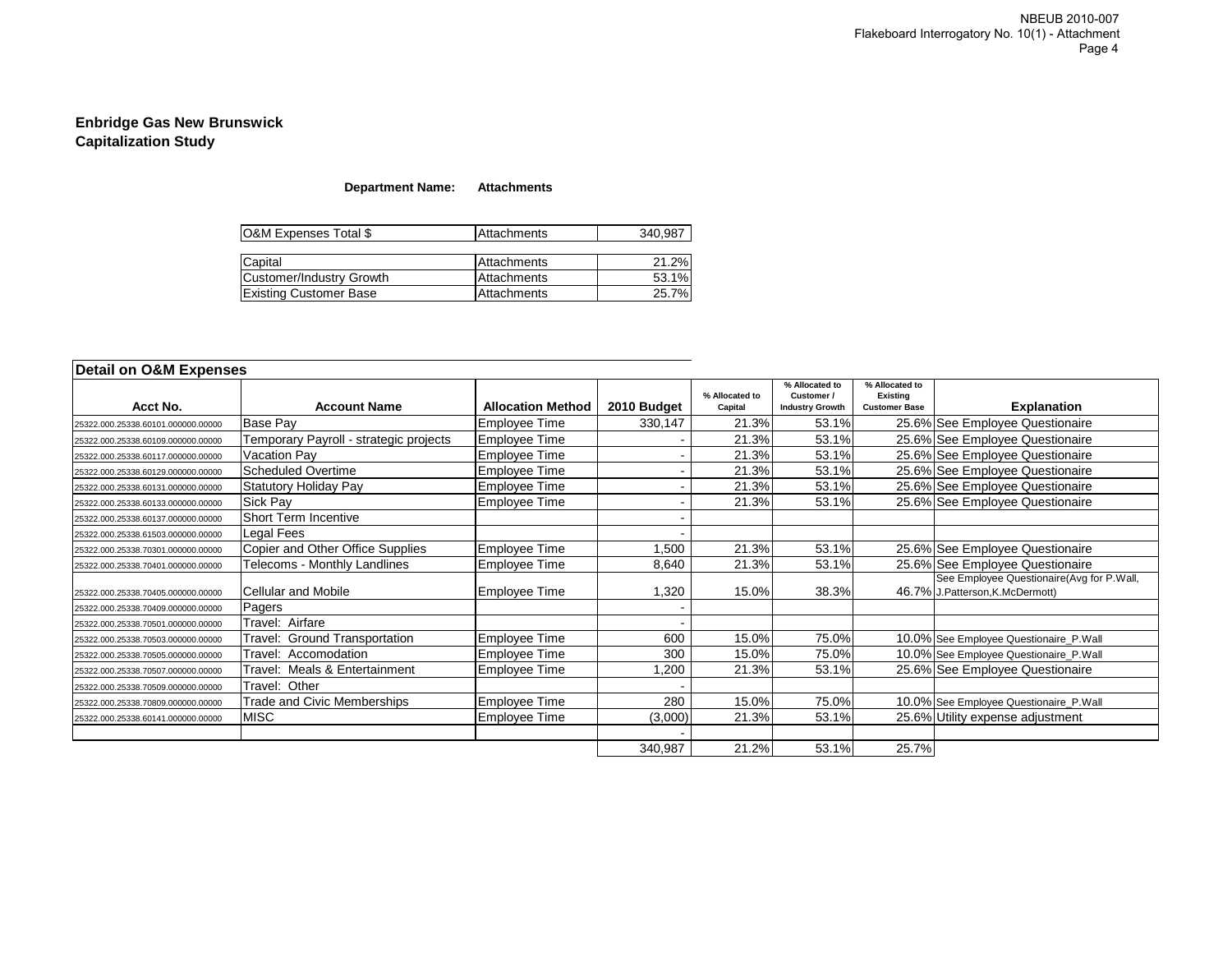#### **Department Name: Logistics**

| O&M Expenses Total \$    | Logistics | 870,164 |
|--------------------------|-----------|---------|
|                          |           |         |
| Capital                  | Logistics | 58.8%   |
| Customer/Industrv Growth | Logistics | 21.5%   |
| Existing Customer Base   | Logistics | 19.7%   |

| Detail on O&M Expenses                                                 |                                                    |                          |                          |                        |                                      |                                  |                                                     |
|------------------------------------------------------------------------|----------------------------------------------------|--------------------------|--------------------------|------------------------|--------------------------------------|----------------------------------|-----------------------------------------------------|
|                                                                        |                                                    |                          |                          |                        | % Allocated to                       | % Allocated to                   |                                                     |
| Acct No.                                                               | <b>Account Name</b>                                | <b>Allocation Method</b> | 2010 Budget              | % Allocated to Capital | Customer /<br><b>Industry Growth</b> | Existing<br><b>Customer Base</b> | <b>Explanation</b>                                  |
| 5322.000.25350.60101.000000.00000                                      | Base Pay                                           | <b>Employee Time</b>     | 151,704                  | 57.5%                  | 22.5%                                |                                  | 20.0% Employee Questions Documentation              |
| 5322.000.25350.60107.000000.00000                                      | Permanent Part time                                | Emplovee Time            |                          | 57.5%                  | 22.5%                                |                                  | 20.0% Employee Questions Documentation              |
| 5322.000.25350.60109.000000.00000                                      | <b>Temporary Payroll</b>                           | <b>Employee Time</b>     |                          | 57.5%                  | 22.5%                                |                                  | 20.0% Employee Questions Documentation              |
| 5322.000.25350.60117.000000.00000                                      | Vacation Pay                                       | <b>Employee Time</b>     |                          | 57.5%                  | 22.5%                                |                                  | 20.0% Employee Questions Documentation              |
| 25322.000.25350.60119.000000.00000                                     | Severance Pay                                      | <b>Employee Time</b>     | $\overline{\phantom{a}}$ | 57.5%                  | 22.5%                                |                                  | 20.0% Employee Questions Documentation              |
| 5322.000.25350.60129.000000.00000                                      | Scheduled Overtime                                 | Emplovee Time            |                          | 57.5%                  | 22.5%                                |                                  | 20.0% Employee Questions Documentation              |
| 5322.000.25350.60131.000000.00000                                      | Statutory Holiday Pay                              | Employee Time            |                          | 57.5%                  | 22.5%                                |                                  | 20.0% Employee Questions Documentation              |
| 5322.000.25350.60133.000000.00000                                      | Sick Pay                                           | <b>Employee Time</b>     | $\overline{\phantom{a}}$ | 57.5%                  | 22.5%                                |                                  | 20.0% Employee Questions Documentation              |
| 5322.000.25350.60139.000000.00000                                      | <b>Commission Pav</b>                              |                          |                          |                        |                                      |                                  |                                                     |
| 25322.000.25350.60401.000000.00000                                     | Employee Training & Development                    |                          |                          |                        |                                      |                                  |                                                     |
| 5322.000.25350.60411.000000.00000                                      | Award and Allowances                               |                          |                          |                        |                                      |                                  |                                                     |
| !5322.000.25350.61001.000000.00000                                     | Tools                                              |                          | 1,500                    | 50.0%                  | 30.0%                                |                                  | 20.0% 50/50 split between Utility and I&S needs     |
| !5322.000.25350.61009.000000.00000                                     | Safety Related Material                            |                          | 1,500                    | 50.0%                  | 30.0%                                |                                  | 20.0% 50/50 split between Utility and I&S needs     |
| 5322.000.25350.61011.000000.00000                                      | Uniforms & Protective Clothing                     | <b>Employee Time</b>     | 1,500                    | 57.5%                  | 22.5%                                |                                  | 20.0% Employee Questions Documentation              |
| 25322.000.25350.61101.000000.00000                                     | Utilities                                          |                          | 13,200                   | 59.0%                  | 21.0%                                |                                  | 20.0% EUB Decision - IS Margin Review Documentation |
| 25322.000.25350.61105.000000.00000                                     | Copier & Other Office Supplies                     |                          | 600                      | 57.5%                  | 22.5%                                |                                  | 20.0% Employee Questions Documentation              |
| !5322.000.25350.61109.000000.00000                                     | <b>Books and Subscriptions</b>                     |                          |                          |                        |                                      |                                  |                                                     |
| !5322.000.25350.61117.000000.00000                                     | Other Procurement Costs                            |                          |                          |                        |                                      |                                  |                                                     |
| 25322.000.25350.61299.000000.00000                                     | Other Materials & Supplies                         | <b>Employee Time</b>     | 600                      | 57.5%                  | 22.5%                                |                                  | 20.0% Employee Questions Documentation              |
| !5322.000.25350.61503.000000.00000                                     | Legal Fees                                         |                          | 3,800                    | 73.0%                  | 21.0%                                |                                  | 6.0% EUB Decision - IS Margin Review Documentation  |
| 5322.000.25350.61709.000000.00000                                      | Office Repairs & Maintnenance                      |                          | 66,000                   | 59.0%                  | 21.0%                                |                                  | 20.0% EUB Decision - IS Margin Review Documentation |
| 25322.000.25350.61715.000000.00000                                     | Postage Courier                                    |                          |                          |                        |                                      |                                  |                                                     |
| 25322.000.25350.62016.000000.00000                                     | <b>Building Operations</b>                         |                          |                          |                        |                                      |                                  |                                                     |
| 25322.000.25350.62307.000000.00000                                     | Vehicle/ Fleet Ops & Maintenance                   |                          |                          |                        |                                      |                                  |                                                     |
| 25322.000.25350.62309.000000.00000                                     | Vehicle/ Fleet Ops & Maintenance                   |                          | 19,440                   | 50.0%                  | 30.0%                                |                                  | 20.0% 50/50 split between Utility and I&S needs     |
| 5322.000.25350.62311.000000.00000                                      | EQUIPMENT REPAIRS AN                               |                          | 1.200                    | 73.0%                  | 21.0%                                |                                  | 6.0% EUB Decision - IS Margin Review Documentation  |
| 25322.000.25350.70005.000000.00000                                     | Office Rent                                        |                          | 599,064                  | 59.0%                  | 21.0%                                |                                  | 20.0% EUB Decision - IS Margin Review Documentation |
| !5322.000.25350.70105.000000.00000                                     | Other Equipment Rent & Leases                      |                          |                          |                        |                                      |                                  |                                                     |
| 5322.000.25350.70301.000000.00000                                      | Copier and Other Office Supplies                   |                          | 1.500                    | 73.0%                  | 21.0%                                |                                  | 6.0% EUB Decision - IS Margin Review Documentation  |
| !5322.000.25350.70401.000000.00000                                     | Telecoms - Monthly Landlines                       |                          | 5,400                    | 73.0%                  | 21.0%                                |                                  | 6.0% EUB Decision - IS Margin Review Documentation  |
| 5322.000.25350.70405.000000.00000                                      | Cellular and Mobile                                |                          | 2,400                    | 73.0%                  | 21.0%                                |                                  | 6.0% EUB Decision - IS Margin Review Documentation  |
| 25322.000.25350.70409.000000.00000                                     | Pagers                                             |                          |                          |                        |                                      |                                  |                                                     |
| 25322.000.25350.70501.000000.00000                                     | Travel: Air                                        |                          | 2.400                    | 80.0%                  | 15.0%                                |                                  | 5.0% EUB Decision - IS Margin Review Documentation  |
| !5322.000.25350.70503.000000.00000                                     | Travel: Ground Transportation                      |                          | 3,000                    | 80.0%                  | 15.0%                                |                                  | 5.0% EUB Decision - IS Margin Review Documentation  |
| 5322.000.25350.70505.000000.00000                                      | Travel: Accommodation                              |                          | 1,200                    | 80.0%                  | 15.0%                                |                                  | 5.0% EUB Decision - IS Margin Review Documentation  |
| !5322.000.25350.70507.000000.00000                                     | Travel: Meals & Entertainment                      |                          | 1,200                    | 80.0%                  | 15.0%                                |                                  | 5.0% EUB Decision - IS Margin Review Documentation  |
| 5322.000.25350.70509.000000.00000                                      | Travel: Other                                      |                          |                          |                        |                                      |                                  |                                                     |
| 25322.000.25350.70511.000000.00000                                     | Conference & Registration Fees                     |                          | 792                      | 80.0%                  | 15.0%                                |                                  | 5.0% EUB Decision - IS Margin Review Documentation  |
| 5322.000.25350.70809.000000.00000                                      | Trade & Civic Memberships                          |                          | 360                      | 80.0%                  | 15.0%                                |                                  | 5.0% EUB Decision - IS Margin Review Documentation  |
| !5322.000.25350.70899.000000.00000                                     | Other Operating & Admin Expense                    |                          |                          |                        |                                      |                                  |                                                     |
| 25322.000.25350.70909.000000.00000                                     | S&W Adjustment                                     |                          | $\overline{\phantom{a}}$ |                        |                                      |                                  |                                                     |
| 25322.000.25350.70911.000000.00000                                     | <b>Inventory Adjustments</b>                       |                          |                          |                        |                                      |                                  |                                                     |
| 5322.000.25350.74002.IC0018.25102                                      | IC: Corporate Legal Services                       |                          | ٠.                       |                        |                                      |                                  |                                                     |
| 5322.000.25350.74002.IC0022.25102                                      | IC: Ops & Engineering Consulting                   |                          |                          |                        |                                      |                                  |                                                     |
| 5322.000.25350.74002.IC0025.25102                                      | IC: Dispatch Service                               |                          | $\overline{\phantom{a}}$ |                        |                                      |                                  |                                                     |
|                                                                        |                                                    |                          | ٠.                       |                        |                                      |                                  |                                                     |
| 5322.000.25350.74002.IC0033.25102<br>5322.000.25350.74002.MCSCEG.00000 | IC: Asset Protection<br>IC: Purchasing & Warehouse |                          |                          |                        |                                      |                                  |                                                     |
| 25322.000.25350.74002.PS0209.25102                                     | IC: Fleet Services                                 |                          | 1,800                    | 50.0%                  | 45.0%                                |                                  | 5.0% 50/50 split between Utility and I&S needs      |
| 25322.000.25350.82102.000000.00000                                     | <b>Expense Clearing</b>                            |                          |                          |                        |                                      |                                  |                                                     |
| 25322.000.25350.60141.000000.00000                                     | Misc                                               |                          | (9,996)                  | 73.0%                  | 21.0%                                |                                  | 6.0% EUB Decision - IS Margin Review Documentation  |
|                                                                        |                                                    |                          |                          |                        |                                      |                                  |                                                     |
|                                                                        |                                                    |                          | 870.164                  | 58.8%                  | 21.5%                                | 19.7%                            |                                                     |
|                                                                        |                                                    |                          |                          |                        |                                      |                                  |                                                     |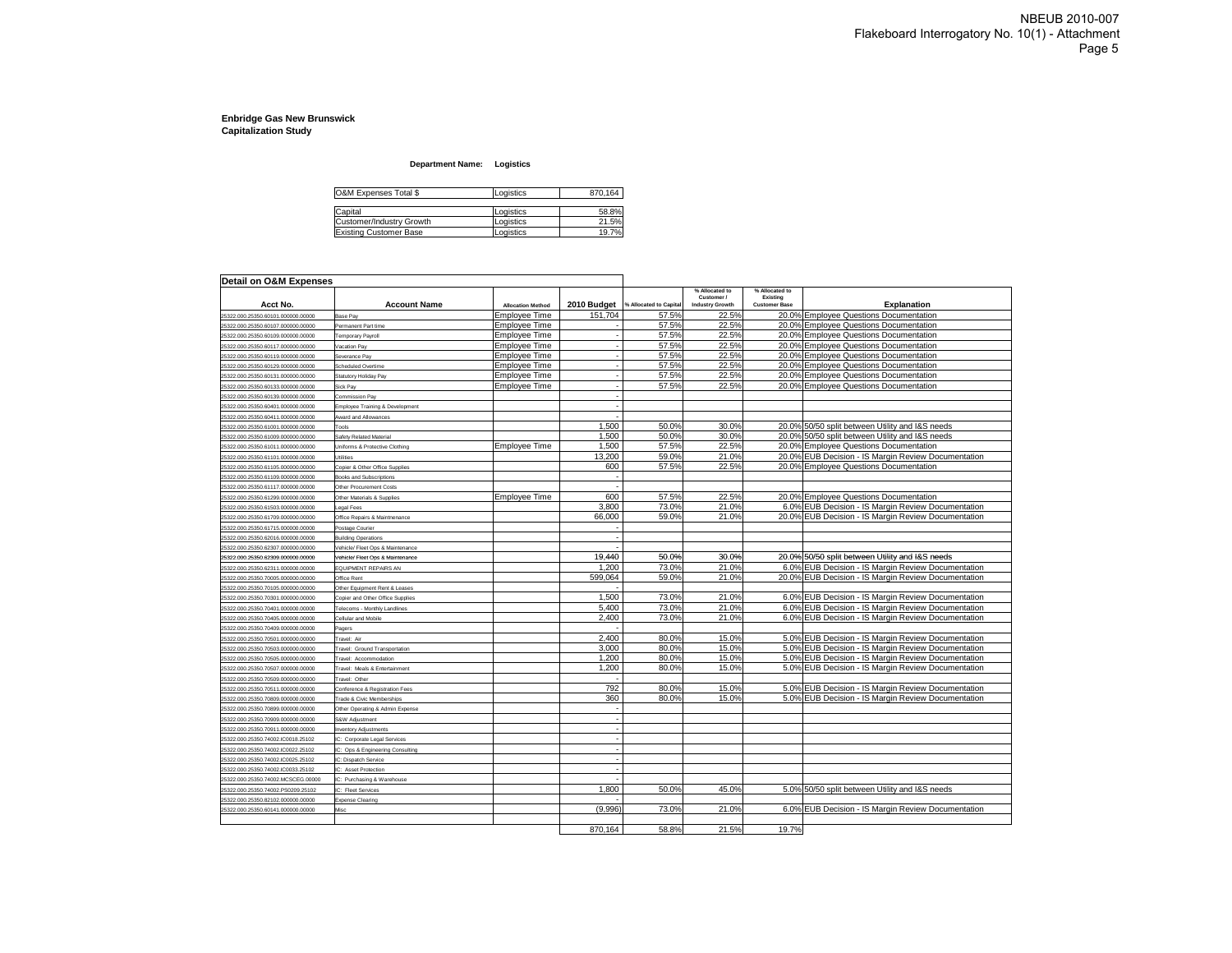#### **Department Name: Construction & Mtce**

| O&M Expenses Total \$    | Construction & Mtce | 1.965.395 |
|--------------------------|---------------------|-----------|
| Capital                  | Construction & Mtce | 27.3%     |
| Customer/Industry Growth | Construction & Mtce | 1.2%      |
| Existing Customer Base   | Construction & Mtce | 71.5%     |

| Detail on O&M Expenses             |                                              |                            |                          |                           |                                                |                                                    |                                                        |
|------------------------------------|----------------------------------------------|----------------------------|--------------------------|---------------------------|------------------------------------------------|----------------------------------------------------|--------------------------------------------------------|
| Acct No.                           | <b>Account Name</b>                          | <b>Allocation Method</b>   | 2010 Budget              | % Allocated to<br>Capital | % Allocated to<br>Customer /<br>ndustry Growth | % Allocated to<br>Existing<br><b>Customer Base</b> | Explanation                                            |
| 25322.000.25351.60101.000000.00000 | Base Pay                                     | Employee Time              | 826,866                  | 44.4%                     | 1.9%                                           |                                                    | 53.8% Aggregate of ind. assessment of daily activities |
| 25322.000.25351.60109.PP1670.00000 | Temporary Payroll                            | Employee Time              | 72,000                   | 44.4%                     | 1.9%                                           |                                                    | 53.8% Aggregate of ind. assessment of daily activities |
| 25322.000.25351.60109.PP2670.00000 | Temporary Payroll                            | Employee Time              |                          | 44.4%                     | 1.9%                                           |                                                    | 53.8% Aggregate of ind. assessment of daily activities |
| 25322.000.25351.60109.PP3670.00000 | Temporary Payroll                            | Employee Time              |                          | 44.4%                     | 1.9%                                           |                                                    | 53.8% Aggregate of ind. assessment of daily activities |
| 25322.000.25351.60117.000000.00000 | Vacation Pay                                 | <b>Employee Time</b>       |                          | 44.4%                     | 1.9%                                           |                                                    | 53.8% Aggregate of ind. assessment of daily activities |
| 25322.000.25351.60117.PP1670.00000 | Vacation Pay                                 | Employee Time              |                          | 44.4%                     | 1.9%                                           |                                                    | 53.8% Aggregate of ind. assessment of daily activities |
| 25322.000.25351.60117.PP2670.00000 | Vacation Pay                                 | <b>Employee Time</b>       | ÷,                       | 44.4%                     | 1.9%                                           |                                                    | 53.8% Aggregate of ind. assessment of daily activities |
| 25322.000.25351.60117.PP3670.00000 | Vacation Pay                                 | <b>Employee Time</b>       | ٠.                       | 44.4%                     | 1.9%                                           |                                                    | 53.8% Aggregate of ind. assessment of daily activities |
| 25322.000.25351.60131.000000.00000 | Statutory Holiday Pay                        | Employee Time              | ÷,                       | 44.4%                     | 1.9%                                           |                                                    | 53.8% Aggregate of ind. assessment of daily activities |
| 25322.000.25351.60131.PP1670.00000 | Statutory Holiday Pay                        | Employee Time              | ÷,                       | 44.4%                     | 1.9%                                           |                                                    | 53.8% Aggregate of ind. assessment of daily activities |
| 25322.000.25351.60131.PP2670.00000 | Statutory Holiday Pay                        | Employee Time              | ٠.                       | 44.4%                     | 1.9%                                           |                                                    | 53.8% Aggregate of ind. assessment of daily activities |
| 25322.000.25351.60131.PP3670.00000 | Statutory Holiday Pay                        | Employee Time              | ÷,                       | 44.4%                     | 1.9%                                           |                                                    | 53.8% Aggregate of ind. assessment of daily activities |
| 25322.000.25351.60133.000000.00000 | Sick Pay                                     | Employee Time              | ÷,                       | 44.4%                     | 1.9%                                           |                                                    | 53.8% Aggregate of ind. assessment of daily activities |
| 25322.000.25351.60139.000000.00000 | Commission Pay                               |                            |                          |                           |                                                |                                                    |                                                        |
| 25322.000.25351.60401.000000.00000 | Employee Training and Development            |                            | ÷,                       |                           |                                                |                                                    |                                                        |
| 25322.000.25351.60411.000000.00000 | Awards and Allowances                        |                            |                          |                           |                                                |                                                    |                                                        |
| 25322.000.25351.61001.000000.00000 | Tools                                        |                            | ÷,                       |                           |                                                |                                                    |                                                        |
| 25322.000.25351.61009.000000.00000 | Call Before You Dig                          |                            | 50,000                   | 0.0%                      | 0.0%                                           |                                                    | 100.0% CBYD, One Call, Locates                         |
| 25322.000.25351.61011.000000.00000 | Uniforms and Protective Clothing             |                            | 12,000                   | 40.0%                     | 0.0%                                           |                                                    | 60.0% PPE for all/FR for Emergency responders          |
| 25322.000.25351.61101.000000.00000 | <b>Utilities</b>                             |                            |                          |                           |                                                |                                                    |                                                        |
| 25322.000.25351.61103.000000.00000 | <b>Stationery Printing</b>                   |                            | ٠.                       |                           |                                                |                                                    |                                                        |
| 25322.000.25351.61105.000000.00000 | Copier and Other Office Supplies             |                            |                          |                           |                                                |                                                    |                                                        |
| 25322.000.25351.61109.000000.00000 | Books and Subscriptions                      |                            |                          |                           |                                                |                                                    |                                                        |
| 25322.000.25351.61117.000000.00000 | Other Procurement Costs                      |                            |                          |                           |                                                |                                                    |                                                        |
| 25322.000.25351.61299.000000.00000 | Other Materials & Supplies: Mains & Services |                            | 35,000                   | 30.0%                     | 0.0%                                           |                                                    | 70.0% Costs of materials/services tied to maintenance  |
| 25322.000.25351.61601.000000.00000 | <b>Contract Services</b>                     | Plant Maintenance/         | 700,839                  | 0.0%                      | 0.0%                                           |                                                    | 100.0% Costs of materials/services tied to maintenance |
| 25322.000.25351.61607.000000.00000 | Professional/Tech As - Scully Street         |                            |                          |                           |                                                |                                                    |                                                        |
| 25322.000.25351.62016.000000.00000 | <b>Building Operations</b>                   |                            |                          |                           |                                                |                                                    |                                                        |
| 25322.000.25351.62017.000000.00000 | <b>Building Operations</b>                   |                            |                          |                           |                                                |                                                    |                                                        |
| 25322.000.25351.62309.000000.00000 | Vehicle/Fleet                                | Employee Time              | 157.680                  | 44.4%                     | 1.9%                                           |                                                    | 53.8% Based on employee time                           |
| 25322.000.25351.70105.000000.00000 | Other Rents and leases                       |                            |                          |                           |                                                |                                                    |                                                        |
| 25322.000.25351.70301.000000.00000 | Office Photocopiers                          |                            |                          |                           |                                                |                                                    |                                                        |
| 25322.000.25351.70401.000000.00000 | Office Telephones                            | Employee Time              | 10,000                   | 44.4%                     | 1.9%                                           |                                                    | 53.8% Based on employee time                           |
| 25322.000.25351.70405.000000.00000 | Cellular & Mobile Telephones                 | Employee Time              | 30,000                   | 44.4%                     | 1.9%                                           |                                                    | 53.8% Based on employee time                           |
| 25322.000.25351.70409.000000.00000 | Paners                                       | On Call Employees          | 3.900                    | 5.0%                      | 0.0%                                           |                                                    | 95.0% Pagers mainly for emergency resopnse             |
| 25322.000.25351.70501.000000.00000 | Travel: Airfare                              | Maintenance Training       | 3,000                    | 10.0%                     | 0.0%                                           |                                                    | 90.0% Mainly training costs                            |
| 25322.000.25351.70503.000000.00000 | Travel: Ground Transportation                | <b>Employee Expenses</b>   | 600                      | 50.0%                     | 0.0%                                           |                                                    | 50.0% Travel/parking for construction & Maintainance   |
| 25322.000.25351.70505.000000.00000 | Travel: Accomodations                        | Maintenance Training       | 3,250                    | 30.0%                     | 0.0%                                           |                                                    | 70.0% Mainly training costs                            |
| 25322.000.25351.70507.000000.00000 | Travel: Meals & Entertainment                | Employee Expenses/Training | 4,500                    | 40.0%                     | 20.0%                                          |                                                    | 40.0% Training/permitting/safety meetings              |
| 25322.000.25351.70509.000000.00000 | Travel: Other                                |                            |                          |                           |                                                |                                                    |                                                        |
| 25322.000.25351.70511.000000.00000 | Conference and Registration Fees             | Employee Time              | 1,300                    | 44.4%                     | 1.9%                                           |                                                    | 53.8% Based on employee time                           |
| 25322.000.25351.70809.000000.00000 | Trade and Civic Memberships                  | <b>Employee Time</b>       | 2,000                    | 44.4%                     | 1.9%                                           |                                                    | 53.8% Based on employee time                           |
| 25322.000.25351.70951.000000.00000 | Invoice Price Variance                       |                            |                          |                           |                                                |                                                    |                                                        |
| 25322.000.25351.70961.000000.00000 | Moving Average Cost                          |                            | $\overline{\phantom{a}}$ |                           |                                                |                                                    |                                                        |
| 25322.000.25351.71109.000000.00000 | Non-stock Inventory Expense                  |                            | ٠.                       |                           |                                                |                                                    |                                                        |
| 25322.000.25351.74002.IC0025.25102 | IC: Dispatch Service                         |                            |                          |                           |                                                |                                                    |                                                        |
| 25322.000.25351.74002.PS0209.25102 | Fixed Internal Charges - fleet lease costs   | Employee Time              | 77.460                   | 44.4%                     | 1.9%                                           |                                                    | 53.8% Based on employee time                           |
| 25322.000.25351.82102.000000.00000 | <b>Expense Clearing</b>                      |                            |                          |                           |                                                |                                                    |                                                        |
| 25322.000.25351.60141.000000.00000 | Misc                                         |                            | (25,000)                 | 20.0%                     | 0.0%                                           |                                                    | 80.0% Based on probable budget reductions              |
| 25322.000.25351.60129.000000.00000 | Scheduled Overtime                           |                            |                          |                           |                                                |                                                    |                                                        |
| 25322.000.25351.70707.000000.00000 | Vehicle Licensing                            |                            |                          |                           |                                                |                                                    |                                                        |
| 25322.000.25351.61715.000000.00000 | Postage Courier                              |                            |                          |                           |                                                |                                                    |                                                        |
| 25322.000.25351.62311.000000.00000 | <b>Equipment Repairs</b>                     |                            |                          |                           |                                                |                                                    |                                                        |
|                                    |                                              |                            |                          |                           |                                                |                                                    |                                                        |
|                                    |                                              |                            |                          |                           |                                                |                                                    |                                                        |

1,965,395 27.3% 1.2% 71.5%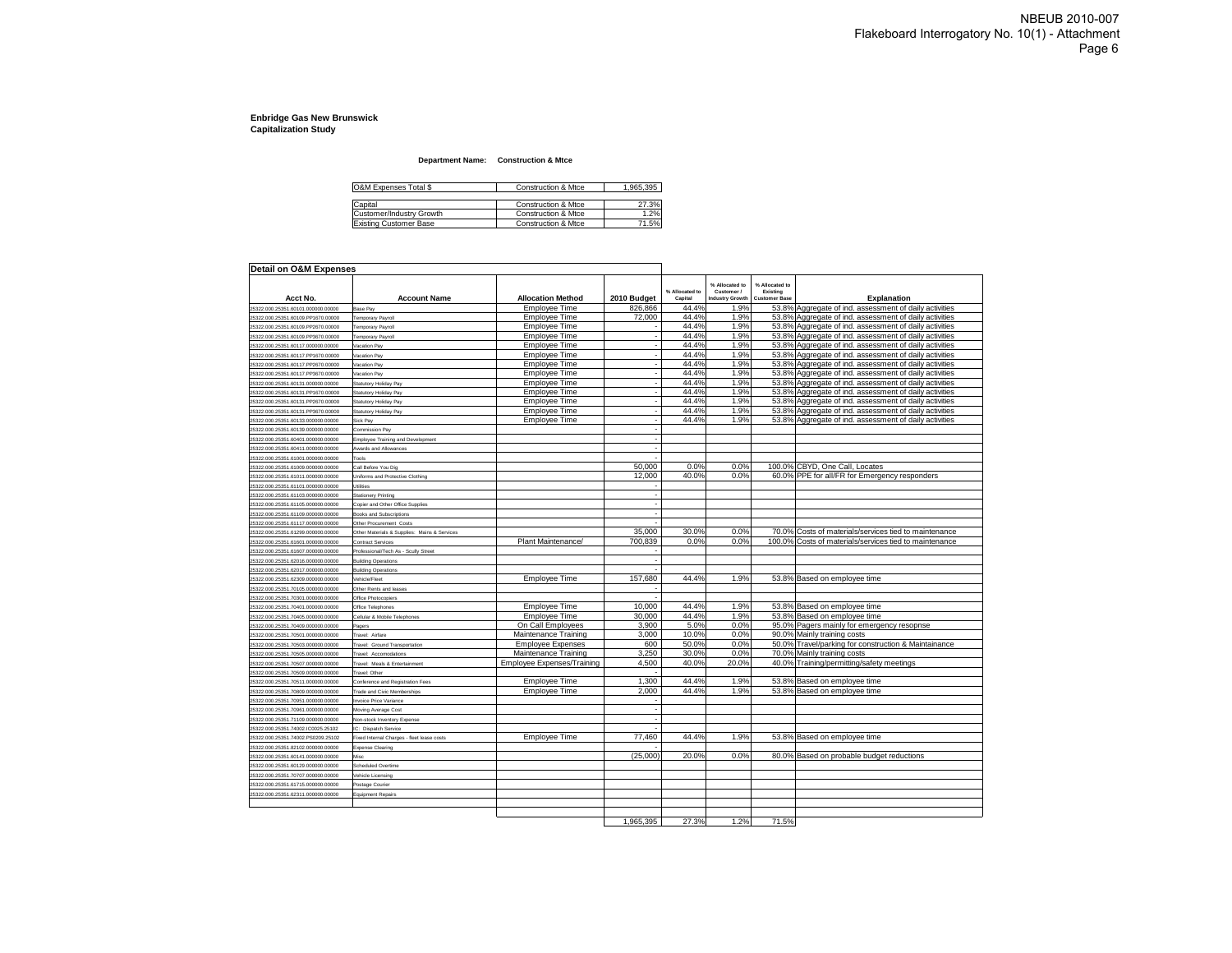#### **Department Name: Planning & Technical**

| O&M Expenses Total \$         | Planning & Technical | 722.902 |
|-------------------------------|----------------------|---------|
|                               |                      |         |
| Capital                       | Planning & Technical | 47.1%   |
| Customer/Industry Growth      | Planning & Technical | 0.2%    |
| <b>Existing Customer Base</b> | Planning & Technical | 52.7%   |

| Detail on O&M Expenses             |                                          |                          |             |                           |                                                        |                                                    |                                                       |
|------------------------------------|------------------------------------------|--------------------------|-------------|---------------------------|--------------------------------------------------------|----------------------------------------------------|-------------------------------------------------------|
| Acct No.                           | <b>Account Name</b>                      | <b>Allocation Method</b> | 2010 Budget | % Allocated to<br>Capital | % Allocated to<br>Customer /<br><b>Industry Growth</b> | % Allocated to<br>Existing<br><b>Customer Base</b> | Explanation                                           |
| 25322.000.25352.60101.000000.00000 | Base Pay                                 | Employee Time            | 501.716     | 60.0%                     | 0.2%                                                   | 39.8%                                              |                                                       |
| 25322.000.25352.60109.000000.00000 | Femporary Payroll                        | Employee Time            |             | 60.0%                     | 0.2%                                                   | 39.8%                                              |                                                       |
| 25322.000.25352.60117.000000.00000 | /acation Pay                             | <b>Employee Time</b>     |             | 60.0%                     | 0.2%                                                   | 39.8%                                              |                                                       |
| 25322.000.25352.60119.000000.00000 | Severance Pay                            | Employee Time            |             | 60.0%                     | 0.2%                                                   | 39.8%                                              |                                                       |
| 25322.000.25352.60131.000000.00000 | Statutory Holliday Pay                   | Employee Time            |             | 60.0%                     | 0.2%                                                   | 39.8%                                              |                                                       |
| 25322.000.25352.60133.000000.00000 | Sick Pay                                 | <b>Employee Time</b>     |             | 60.0%                     | 0.2%                                                   | 39.8%                                              |                                                       |
| 25322.000.25352.60401.000000.00000 | <b>Employee Training and Development</b> |                          |             |                           |                                                        |                                                    |                                                       |
| 25322.000.25352.61001.000000.00000 | Tools                                    |                          | 4,000       | 33.3%                     | 0.0%                                                   |                                                    | 66.7% Avg of M&R Tech Split                           |
| 25322.000.25352.61009.000000.00000 | Safety Related Supplies-Books            |                          |             |                           |                                                        |                                                    |                                                       |
| 25322.000.25352.61011.000000.00000 | Uniforms and Protective Equipment        |                          | 3.000       | 33.3%                     | 0.0%                                                   |                                                    | 66.7% Avg of M&R Tech Split                           |
| 25322.000.25352.61103.000000.00000 | <b>Stationary Printing</b>               |                          |             |                           |                                                        |                                                    |                                                       |
| 25322.000.25352.61105.000000.00000 | Copier and Other Office                  |                          |             |                           |                                                        |                                                    |                                                       |
| 25322.000.25352.61117.000000.00000 | Other Procurement Costs                  |                          |             |                           |                                                        |                                                    |                                                       |
| 25322.000.25352.61299.000000.00000 | Other Materials & Supplies               | Employee Time            | 6.700       | 60.0%                     | 0.2%                                                   |                                                    | 39.8% Avg for entire PTS Dept                         |
| 25322.000.25322.61503.000000.00000 | Legal Fees                               |                          |             |                           |                                                        |                                                    |                                                       |
| 25322.000.25352.61511.000000.00000 | Professional Consulting Fees             |                          |             |                           |                                                        |                                                    |                                                       |
| 25322.000.25352.61601.000000.00000 | <b>Contract Services</b>                 |                          | 106.475     |                           |                                                        |                                                    | 100.0% Snow removal and M&NP Maint Cost for Gate Stns |
| 25322.000.25352.61999.000000.00000 | Utility Costs                            |                          | 19,572      |                           |                                                        |                                                    | 100.0% NB power and Satellite for Gate Stns           |
| 25322.000.25352.62004.000000.00000 | Right of Way O/S                         |                          |             |                           |                                                        |                                                    |                                                       |
| 25322.000.25352.62034.000000.00000 | aboratory O/S                            |                          |             |                           |                                                        |                                                    |                                                       |
| 25322.000.25352.62060.000000.00000 | Measurement Equipment                    |                          |             |                           |                                                        |                                                    |                                                       |
| 25322.000.25352.62309.000000.00000 | Vehicle /Fleet Maintenance               |                          | 49,080      | 33.3%                     | 0.0%                                                   |                                                    | 66.7% Avg of M&R Tech Split                           |
| 25322.000.25352.70105.000000.00000 | Other Equipment Rent                     |                          |             |                           |                                                        |                                                    |                                                       |
| 25322.000.25352.70401.000000.00000 | Office Telephone                         | Employee Time            | 6.720       | 60.0%                     | 0.2%                                                   |                                                    | 39.8% Avg for entire PTS Dept                         |
| 25322.000.25352.70405.000000.00000 | Cell Phones                              | Employee Time            | 6.900       | 60.0%                     | 0.2%                                                   |                                                    | 39.8% Avg for entire PTS Dept                         |
| 25322.000.25352.70409.000000.00000 | Pagers                                   | <b>Employee Time</b>     | 1,140       | 60.0%                     | 0.2%                                                   |                                                    | 39.8% Avg for entire PTS Dept                         |
| 25322.000.25352.70501.000000.00000 | Travel: Airfare                          | <b>Employee Time</b>     | 3,300       | 60.0%                     | 0.2%                                                   |                                                    | 39.8% Avg for entire PTS Dept                         |
| 25322.000.25352.70503.000000.00000 | <b>Fravel: Ground Transportation</b>     | <b>Employee Time</b>     | 4,262       | 60.0%                     | 0.2%                                                   |                                                    | 39.8% Avg for entire PTS Dept                         |
| 25322.000.25352.70505.000000.00000 | <b>Travel: Accomodation</b>              | <b>Employee Time</b>     | 3.575       | 60.0%                     | 0.2%                                                   |                                                    | 39.8% Avg for entire PTS Dept                         |
| 25322.000.25352.70507.000000.00000 | Travel: Meals & Entertainment            | Employee Time            | 2,520       | 60.0%                     | 0.2%                                                   |                                                    | 39.8% Avg for entire PTS Dept                         |
| 25322.000.25352.70509.000000.00000 | Travel: Other Travel Expense             | Employee Time            | 240         | 60.0%                     | 0.2%                                                   |                                                    | 39.8% Avg for entire PTS Dept                         |
| 25322.000.25352.70511.000000.00000 | Conference and Registration Fees         | <b>Employee Time</b>     | 1.950       | 60.0%                     | 0.2%                                                   |                                                    | 39.8% Avg for entire PTS Dept                         |
| 25322.000.25352.70809.000000.00000 | <b>Trade and Civic Memberships</b>       | Emplovee Time            | 720         | 60.0%                     | 0.2%                                                   |                                                    | 39.8% Ava for entire PTS Dept                         |
| 25322.000.25352.74002.IC0018.25102 | <b>Fixed Internal Charges</b>            | Employee Time            | 10.032      | 33.3%                     | 0.0%                                                   |                                                    | 66.7% Avg of M&R Tech Split                           |
| 25322.000.25352.74002.PS0209.25102 | <b>Fixed Internal Charges</b>            |                          |             |                           |                                                        |                                                    |                                                       |
| 25322.000.25352.82102.000000.00000 | <b>Expense Clearing</b>                  |                          |             |                           |                                                        |                                                    |                                                       |
| 25322.000.                         | andfill                                  |                          |             |                           |                                                        |                                                    |                                                       |
| 25322.000.25352.60141.000000.00000 | Misc                                     | Employee Time            | (9,000)     | 60.0%                     | 0.2%                                                   | 39.8%                                              |                                                       |
| 25322.000.25352.60129.000000.00000 | Scheduled Overtime                       |                          |             |                           |                                                        |                                                    |                                                       |
| 25322.000.25352.61113.000000.00000 | Computer Equipment Supplies              |                          |             |                           |                                                        |                                                    |                                                       |
| 25322.000.25352.70707.000000.00000 | Vehicle Licensing                        |                          |             |                           |                                                        |                                                    |                                                       |
|                                    |                                          |                          |             |                           |                                                        |                                                    |                                                       |
|                                    |                                          |                          | 722.902     | 47.1%                     | 0.2%                                                   | 52.7%                                              |                                                       |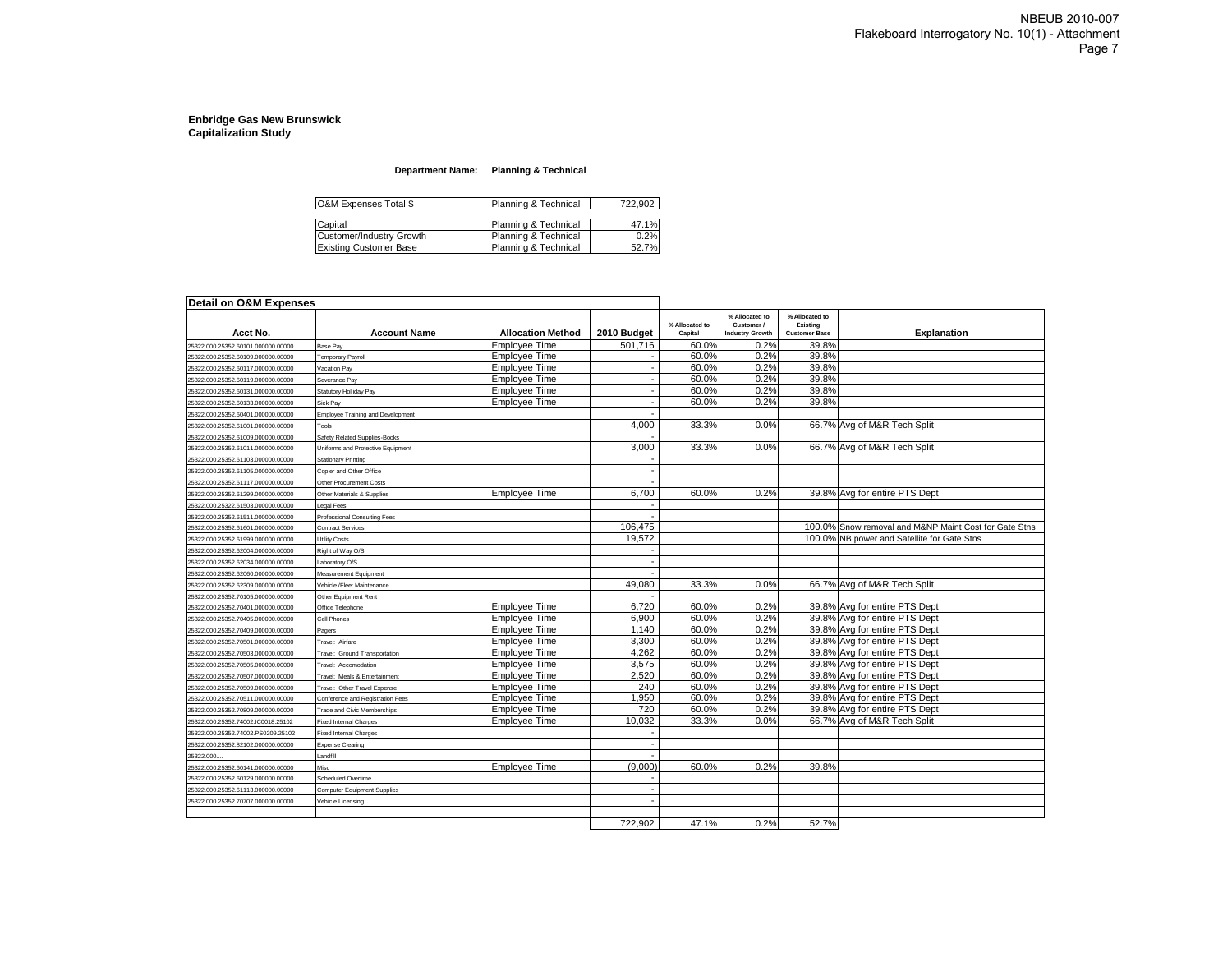#### **Department Name: Service**

| O&M Expenses Total \$         | Service | 1,019,089 |
|-------------------------------|---------|-----------|
|                               |         |           |
| Capital                       | Service | 50.1%     |
| Customer/Industry Growth      | Service | 19.2%     |
| <b>Existing Customer Base</b> | Service | 30.7%     |

| Detail on O&M Expenses             |                                       |                          |             |                           |                                                        |                                                    |                                                                         |
|------------------------------------|---------------------------------------|--------------------------|-------------|---------------------------|--------------------------------------------------------|----------------------------------------------------|-------------------------------------------------------------------------|
| Acct No.                           | <b>Account Name</b>                   | <b>Allocation Method</b> | 2010 Budget | % Allocated to<br>Capital | % Allocated to<br>Customer /<br><b>Industry Growth</b> | % Allocated to<br>Existing<br><b>Customer Base</b> | <b>Explanation</b>                                                      |
| 25322.000.25353.60101.000000.00000 | Base Pay                              | Employee Time            | 659,808     | 45.0%                     | 21.2%                                                  |                                                    | 33.8% Split as % breakdown of work performed.                           |
| 25322.000.25353.60105.000000.00000 | lourly Payroll                        | <b>Employee Time</b>     |             | 45.0%                     | 21.2%                                                  |                                                    | 33.8% Split as % breakdown of work performed.                           |
| 25322.000.25353.60117.000000.00000 | acation Pay                           | <b>Employee Time</b>     |             | 45.0%                     | 21.2%                                                  |                                                    | 33.8% Split as % breakdown of work performed.                           |
| 25322.000.25353.60129.000000.00000 | Scheduled On Call & Overtime          | <b>Employee Time</b>     | 84,780      | 45.0%                     | 21.2%                                                  |                                                    | 33.8% Split as % breakdown of work performed.                           |
| 25322.000.25353.60131.000000.00000 | Statutory Holiday Pay                 | Employee Time            |             | 45.0%                     | 21.2%                                                  |                                                    | 33.8% Split as % breakdown of work performed.                           |
| 25322.000.25353.60133.000000.00000 | Sick Pay                              | <b>Employee Time</b>     |             | 45.0%                     | 21.2%                                                  |                                                    | 33.8% Split as % breakdown of work performed.                           |
| 25322.000.25353.60139.000000.00000 | Commission Pay                        | <b>Retail Cost</b>       |             | 0.0%                      | 0.0%                                                   |                                                    | 100.0% Paid for sales of retail maintenance plans.                      |
| 25322.000.25353.60401.000000.00000 | Training (Gas Technician)             |                          |             |                           |                                                        |                                                    |                                                                         |
| 25322.000.25353.60411.000000.00000 | <b>Awards and Allowances</b>          |                          |             |                           |                                                        |                                                    |                                                                         |
| 25322.000.25353.61001.000000.00000 | Tools                                 | <b>Employee Time</b>     | 3.600       | 45.0%                     | 21.2%                                                  |                                                    | 33.8% Split as % breakdown of work performed.                           |
| 25322.000.25353.61009.000000.00000 | <b>Safety Related Supplies</b>        | <b>Employee Time</b>     | 600         | 45.0%                     | 21.2%                                                  |                                                    | 33.8% Split as % breakdown of work performed.                           |
| 25322.000.25353.61011.000000.00000 | Jniforms and Protective Clothing      | <b>Employee Time</b>     | 5,525       | 45.0%                     | 21.2%                                                  |                                                    | 33.8% Split as % breakdown of work performed.                           |
| 25322.000.25353.61103.000000.00000 | Reprographics/Stationary Printing     | <b>Employee Time</b>     | 9,000       | 45.0%                     | 21.2%                                                  |                                                    | 33.8% Split as % breakdown of work performed.                           |
| 25322.000.25353.61105.000000.00000 | Copier and Other Office Supplies      | <b>Employee Time</b>     | 315         | 45.0%                     | 21.2%                                                  |                                                    | 33.8% Split as % breakdown of work performed.                           |
| 25322.000.25353.61109.000000.00000 | Books & Subscriptions                 | <b>Employee Time</b>     | 216         | 45.0%                     | 21.2%                                                  |                                                    | 33.8% Split as % breakdown of work performed.                           |
| 25322.000.25353.61113.000000.00000 | Computer Equipment Supplies           |                          |             |                           |                                                        |                                                    |                                                                         |
| 25322.000.25353.61117.000000.00000 | Other Procurement Cost                |                          |             |                           |                                                        |                                                    |                                                                         |
| 25322.000.25353.61201.000000.00000 | Public Awareness                      |                          |             |                           |                                                        |                                                    |                                                                         |
| 25322.000.25353.61299.000000.00000 | Other Materials & Supplies            | <b>Employee Time</b>     | 6,996       | 45.0%                     | 21.2%                                                  |                                                    | 33.8% Split as % breakdown of work performed.                           |
| 25322.000.25353.61503.000000.00000 | egal Fees                             | <b>Retail Cost</b>       | 900         | 0.0%                      | 0.0%                                                   |                                                    | 100.0% Legal fees to administer maintenance plan changes and inquiries. |
| 25322.000.25353.61601.000000.00000 | <b>Contract Services</b>              | Utility Cost             | 91.000      | 100.0%                    | 0.0%                                                   |                                                    | 0.0% Utility gas permits and utility contractor on call work            |
| 25322.000.25353.61715.000000.00000 | Courier/Transport                     |                          |             |                           |                                                        |                                                    |                                                                         |
| 25322.000.25353.61999.000000.00000 | Other Outside Services                |                          |             |                           |                                                        |                                                    |                                                                         |
| 25322.000.25353.62016.000000.00000 | <b>Building Operations-Materials</b>  |                          |             |                           |                                                        |                                                    |                                                                         |
| 25322.000.25353.62030.000000.00000 | Electrical and Other                  |                          |             |                           |                                                        |                                                    |                                                                         |
| 25322.000.25353.62309.000000.00000 | /ehicle / Fleet Operation Maintenance | Employee Time            | 86,040      | 45.0%                     | 21.2%                                                  |                                                    | 33.8% Split as % breakdown of work performed.                           |
| 25322.000.25353.62311.000000.00000 | <b>Equipment Repairs</b>              |                          |             |                           |                                                        |                                                    |                                                                         |
| 25322.000.25353.70105.000000.00000 | Other Equipment Rents and Leases      |                          |             |                           |                                                        |                                                    |                                                                         |
| 25322.000.25353.70301.000000.00000 | Copier and Other Office Supplies      |                          |             |                           |                                                        |                                                    |                                                                         |
| 25322.000.25353.70401.000000.00000 | Felecoms - Monthly Landlines          | <b>Employee Time</b>     | 6,600       | 45.0%                     | 21.2%                                                  |                                                    | 33.8% Split as % breakdown of work performed.                           |
| 25322.000.25353.70405.000000.00000 | Cellular & Mobile Phones              | <b>Employee Time</b>     | 6,060       | 45.0%                     | 21.2%                                                  |                                                    | 33.8% Split as % breakdown of work performed.                           |
| 25322.000.25353.70409.000000.00000 | Pagers                                | Utility Cost             | 3,300       | 100.0%                    | 0.0%                                                   |                                                    | 0.0% Used for Utility emergency response.                               |
| 25322.000.25353.70501.000000.00000 | Travel: Airfare                       |                          |             |                           |                                                        |                                                    |                                                                         |
| 25322.000.25353.70503.000000.00000 | <b>Travel: Ground Transportation</b>  | <b>Employee Time</b>     | 1.150       | 45.0%                     | 21.2%                                                  |                                                    | 33.8% Split as % breakdown of work performed.                           |
| 25322.000.25353.70505.000000.00000 | ravel: Accomodation                   | <b>Employee Time</b>     | 1.275       | 45.0%                     | 21.2%                                                  |                                                    | 33.8% Split as % breakdown of work performed.                           |
| 25322.000.25353.70507.000000.00000 | Fravel: Meals & Entertainment         | Employee Time            | 4,500       | 45.0%                     | 21.2%                                                  | 33.8%                                              | Split as % breakdown of work performed.                                 |
| 25322.000.25353.70509.000000.00000 | Travel: Other                         |                          |             |                           |                                                        |                                                    |                                                                         |
| 25322.000.25353.70511.000000.00000 | Conference and Registration           | <b>Employee Time</b>     | 444         | 45.0%                     | 21.2%                                                  |                                                    | 33.8% Split as % breakdown of work performed.                           |
| 25322.000.25353.70809.000000.00000 | rade and Civic Memberships            | <b>Employee Time</b>     | 1,800       | 45.0%                     | 21.2%                                                  |                                                    | 33.8% Split as % breakdown of work performed.                           |
| 25322.000.25353.74002.PS0209.25102 | <b>Fleet Services</b>                 | Employee Time            | 58,176      | 45.0%                     | 21.2%                                                  |                                                    | 33.8% Split as % breakdown of work performed.                           |
| 25322.000.25353.60141.000000.00000 | Misc                                  | Employee Time            | (12,996)    | 45.0%                     | 21.2%                                                  |                                                    | 33.8% Split as % breakdown of work performed.                           |
| 25322.000.25353.62060.000000.00000 | Measurement Equipment                 |                          |             |                           |                                                        |                                                    |                                                                         |
| 25322.000.25353.60109.000000.00000 | <b>Temporary Payroll</b>              |                          |             |                           |                                                        |                                                    |                                                                         |
|                                    |                                       |                          |             |                           |                                                        |                                                    |                                                                         |
|                                    |                                       |                          | 1,019,089   | 50.1%                     | 19.2%                                                  | 30.7%                                              |                                                                         |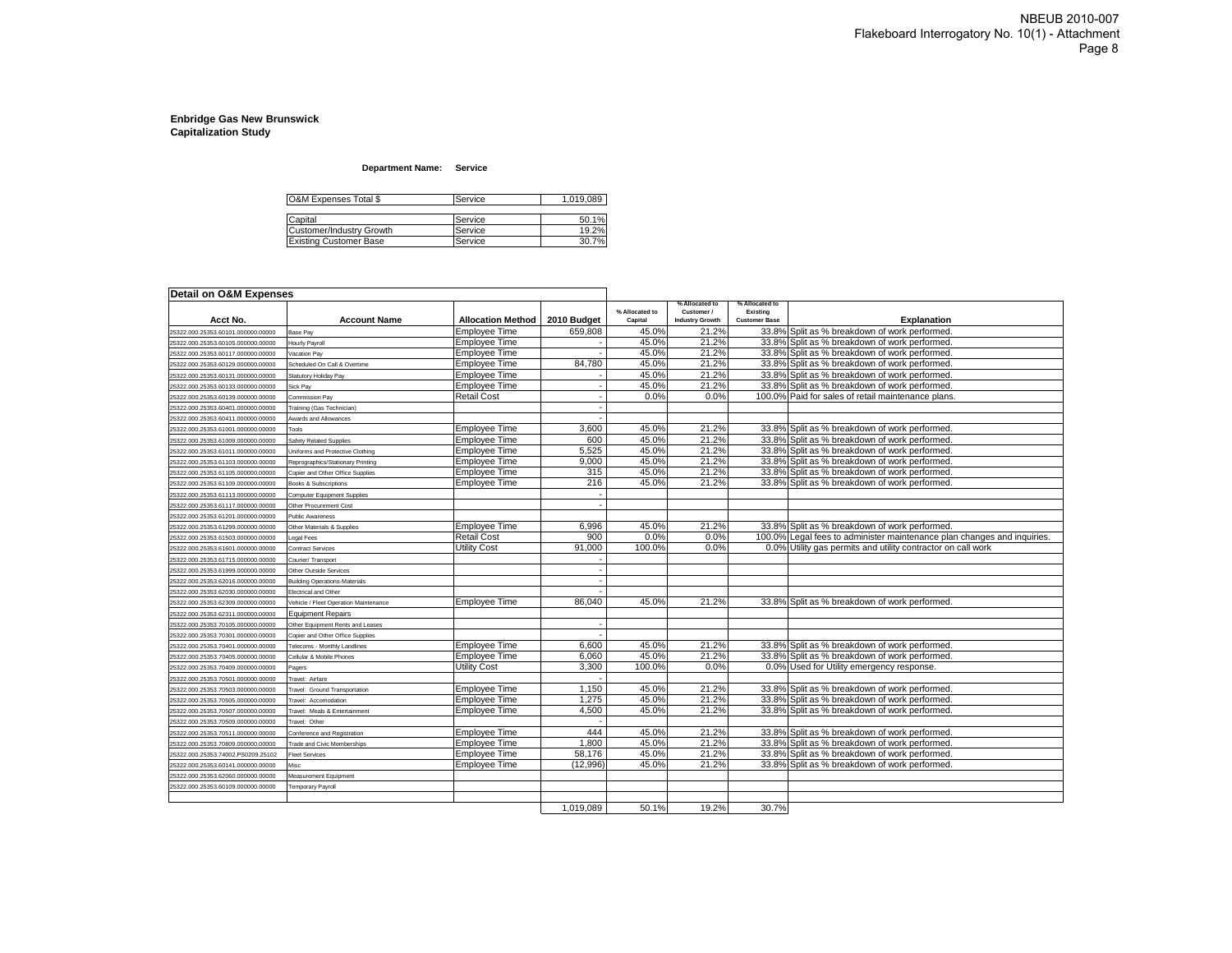### **Department Name: Engineering QA**

| O&M Expenses Total \$           | Engineering QA        | 257,155 |
|---------------------------------|-----------------------|---------|
|                                 |                       |         |
| Capital                         | <b>Engineering QA</b> | 15.0%   |
| <b>Customer/Industry Growth</b> | Engineering QA        | 0.0%    |
| <b>Existing Customer Base</b>   | Engineering QA        | 85.0%   |

| Detail on O&M Expenses             |                                  |                          |             |                           | % Allocated to                       | % Allocated to                          |                    |
|------------------------------------|----------------------------------|--------------------------|-------------|---------------------------|--------------------------------------|-----------------------------------------|--------------------|
| Acct No.                           | <b>Account Name</b>              | <b>Allocation Method</b> | 2010 Budget | % Allocated to<br>Capital | Customer /<br><b>Industry Growth</b> | <b>Existing</b><br><b>Customer Base</b> | <b>Explanation</b> |
| 25322.000.25354.60101.000000.00000 | <b>Base Pay</b>                  | <b>Employee Time</b>     | 120,462     | 15.0%                     | 0.0%                                 | 85.0%                                   |                    |
| 25322.000.25354.60117.000000.00000 | Vacation Pav                     | Employee Time            |             | 15.0%                     | 0.0%                                 | 85.0%                                   |                    |
| 25322.000.25354.60131.000000.00000 | Statutory Holiday Pay            | <b>Employee Time</b>     |             | 15.0%                     | 0.0%                                 | 85.0%                                   |                    |
| 25322.000.25354.60133.000000.00000 | Sick Pay                         | <b>Employee Time</b>     |             | 15.0%                     | 0.0%                                 | 85.0%                                   |                    |
| 25322.000.25354.60401.000000.00000 | Employee Training & Development  |                          | 36,500      | 20.0%                     | 0.0%                                 | 80.0%                                   |                    |
| 25322.000.25354.61001.000000.00000 | Tools                            |                          | 300         | 20.0%                     | 0.0%                                 | 80.0%                                   |                    |
| 25322.000.25354.61009.000000.00000 | Safety Related Material          |                          | 3,900       | 20.0%                     | 0.0%                                 | 80.0%                                   |                    |
| 25322.000.25354.61011.000000.00000 | Uniforms & Protective Clothing   |                          | 200         | 20.0%                     | 0.0%                                 | 80.0%                                   |                    |
| 25322.000.25354.61105.000000.00000 | Copier                           |                          | 4,800       | 20.0%                     | 0.0%                                 | 80.0%                                   |                    |
| 25322.000.25354.61299.000000.00000 | Other Materials & Supplies       |                          | 8,000       | 20.0%                     | 0.0%                                 | 80.0%                                   |                    |
| 25322.000.25354.61703.000000.00000 | Legal Fees                       |                          |             |                           |                                      |                                         |                    |
| 25322.000.25354.61709.000000.00000 | Office Repairs & Maintenance     |                          |             |                           |                                      |                                         |                    |
| 25322.000.25354.70401.000000.00000 | Telecoms - Monthly Landlines     |                          | 600         | 20.0%                     | 0.0%                                 | 80.0%                                   |                    |
| 25322.000.25354.70405.000000.00000 | Cellular & Mobile Phones         |                          | 300         | 20.0%                     | 0.0%                                 | 80.0%                                   |                    |
| 25322.000.25354.70409.000000.00000 | Pagers                           |                          | 240         | 20.0%                     | 0.0%                                 | 80.0%                                   |                    |
| 25322.000.25354.70503.000000.00000 | Travel: Ground Transportation    |                          | 3,480       | 20.0%                     | 0.0%                                 | 80.0%                                   |                    |
| 25322.000.25354.70505.000000.00000 | Travel: Accommodations           |                          | 3,000       | 20.0%                     | 0.0%                                 | 80.0%                                   |                    |
| 25322.000.25354.70507.000000.00000 | Travel: Meals & Entertainment    |                          | 5,820       | 20.0%                     | 0.0%                                 | 80.0%                                   |                    |
| 25322.000.25354.70511.000000.00000 | Conference & Registration Fees   |                          | 650         | 20.0%                     | 0.0%                                 | 80.0%                                   |                    |
| 25322.000.25354.70809.000000.00000 | Trade & Civic Memberships        |                          | 1,775       | 20.0%                     | 0.0%                                 | 80.0%                                   |                    |
| 25322.000.25354.74002.IC0022.25102 | IC: Ops & Engineering Consulting |                          | 69,132      | 10.0%                     | 0.0%                                 | 90.0%                                   |                    |
| 25322.000.25354.60141.000000.00000 | Misc                             | <b>Employee Time</b>     | (2,004)     | 15.0%                     | 0.0%                                 | 85.0%                                   |                    |
|                                    |                                  |                          |             |                           |                                      |                                         |                    |
|                                    |                                  |                          | 257,155     | 15.0%                     | 0.0%                                 | 85.0%                                   |                    |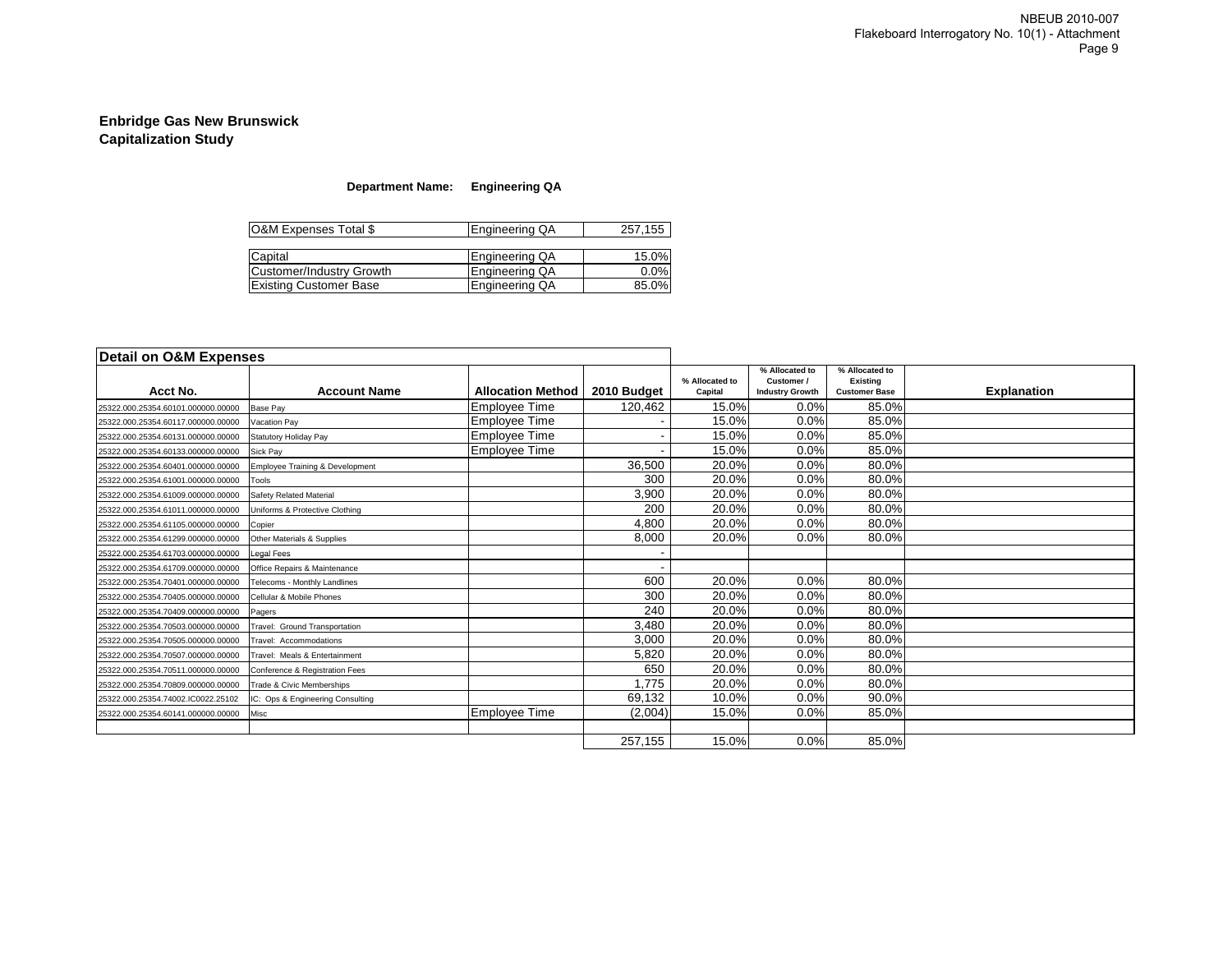### **Department Name: Regulatory**

| O&M Expenses Total \$<br>Regulatory |            | 1,000,546 |
|-------------------------------------|------------|-----------|
| Capital                             | Regulatory | 0.0%      |
| Customer/Industry Growth            | Regulatory | 77.5%     |
| <b>Existing Customer Base</b>       | Regulatory | 22.5%     |

| Detail on O&M Expenses             |                                       |                           |                          |                           |                                                        |                                                    |                                              |
|------------------------------------|---------------------------------------|---------------------------|--------------------------|---------------------------|--------------------------------------------------------|----------------------------------------------------|----------------------------------------------|
| Acct No.                           | <b>Account Name</b>                   | <b>Allocation Method</b>  | 2010 Budget              | % Allocated to<br>Capital | % Allocated to<br>Customer /<br><b>Industry Growth</b> | % Allocated to<br>Existina<br><b>Customer Base</b> | <b>Explanation</b>                           |
| 25322.000.25361.60101.000000.00000 | <b>Base Pay</b>                       |                           |                          |                           |                                                        |                                                    |                                              |
| 25322.000.25361.60109.000000.00000 | <b>Temp Payroll</b>                   |                           |                          |                           |                                                        |                                                    |                                              |
| 25322.000.25361.60117.000000.00000 | Vacation Pay                          |                           |                          |                           |                                                        |                                                    |                                              |
| 25322.000.25361.60119.000000.00000 | Severance Pay                         |                           |                          |                           |                                                        |                                                    |                                              |
| 25322.000.25361.60131.000000.00000 | <b>Statutory Holiday Pay</b>          |                           |                          |                           |                                                        |                                                    |                                              |
| 25322.000.25361.60133.000000.00000 | Sick Pay                              |                           |                          |                           |                                                        |                                                    |                                              |
| 25322.000.25361.60411.000000.00000 | Awards and Allowances                 |                           |                          |                           |                                                        |                                                    |                                              |
| 25322.000.25361.61105.000000.00000 | Copier and Other Office Supplies      |                           |                          |                           |                                                        |                                                    |                                              |
| 25322.000.25361.70401.000000.00000 | Office Telephones                     |                           |                          |                           |                                                        |                                                    |                                              |
| 25322.000.25361.70405.000000.00000 | Cellular & Mobile Telephones          |                           |                          |                           |                                                        |                                                    |                                              |
| 25322.000.25361.70409.000000.00000 | Other Telecom Services (Pagers)       |                           |                          |                           |                                                        |                                                    |                                              |
| 25322.000.25361.70501.000000.00000 | Travel: Airfare                       | Other costs allocated     | 1.000                    | 0.0%                      | 75.0%                                                  |                                                    | 25.0% Based on allocation of hearings        |
| 25322.000.25361.70503.000000.00000 | Travel: Ground Transportation         | Other costs allocated     | 1.000                    | 0.0%                      | 75.0%                                                  |                                                    | 25.0% Based on allocation of hearings        |
| 25322.000.25361.70505.000000.00000 | Travel: Accomodation                  | Other costs allocated     | 1.750                    | 0.0%                      | 75.0%                                                  |                                                    | 25.0% Based on allocation of hearings        |
| 25322.000.25361.70507.000000.00000 | Travel: Meals & Entertainment         | Other costs allocated     | 1.800                    | 0.0%                      | 75.0%                                                  |                                                    | 25.0% Based on allocation of hearings        |
| 25322.000.25361.70509.000000.00000 | Travel: Other Travel Expense          | Other costs allocated     | 1,000                    | 0.0%                      | 75.0%                                                  |                                                    | 25.0% Based on allocation of hearings        |
| 25322.000.25361.70809.000000.00000 | Trade & Civic Memberships             |                           |                          |                           |                                                        |                                                    |                                              |
| 25322.000.25361.61103.000000.00000 | <b>Stationary Printing</b>            |                           |                          |                           |                                                        |                                                    |                                              |
| 25322.000.25361.61111.000000.00000 | <b>Audiovisual Supplies</b>           |                           | $\overline{\phantom{a}}$ |                           |                                                        |                                                    |                                              |
| 25322.000.25361.61299.000000.00000 | Other Materials and Supplies          |                           |                          |                           |                                                        |                                                    |                                              |
| 25322.000.25361.61503.000000.00000 | Legal Fees                            | <b>Estimate of effort</b> | 300.000                  | 0.0%                      | 75.0%                                                  |                                                    | 25.0% See Regulatory Compliance              |
| 25322.000.25361.61503.RDCPBR.00000 | Legal Fees-Rates Case                 |                           |                          |                           |                                                        |                                                    |                                              |
| 25322.000.25361.61507.000000.00000 | Regulatory Compliance Services & Fees | Estimate of effort        | 600.000                  | 0.0%                      | 75.0%                                                  |                                                    | 25.0% COS and COC will be principal effort a |
| 25322.000.25361.61511.000000.00000 | <b>Professional Consulting Fees</b>   | <b>Direct Allocation</b>  | 100.000                  | 0.0%                      | 100.0%                                                 |                                                    | 0.0% Consulting in support of Cost of Servic |
| 25322.000.25361.61559.000000.00000 | Advertising & Public Relations        |                           |                          |                           |                                                        |                                                    |                                              |
| 25322.000.25361.61999.000000.00000 | <b>Other Outside Services</b>         |                           |                          |                           |                                                        |                                                    |                                              |
| 25322.000.25361.74002.IC0018.25102 | <b>Fixed Internal Charges</b>         |                           | 5,000                    | 0.0%                      | 75.0%                                                  |                                                    | 25.0% Based on allocation of hearings        |
| 25322.000.25361.74002.IC0019.25102 | <b>Fixed Internal Charges</b>         |                           |                          |                           |                                                        |                                                    |                                              |
| 25322.000.25361.74002.IC0022.25102 | <b>Fixed Internal Charges</b>         |                           |                          |                           |                                                        |                                                    |                                              |
| 25322.000.25361.74002.IC0026.25102 | IC: Rates Group                       |                           |                          |                           |                                                        |                                                    |                                              |
| 25322.000.25361.60141.000000.00000 | Misc                                  |                           | (11,004)                 | 0.0%                      | 75.0%                                                  |                                                    | 25.0% Reductions not associated with Consul  |
| 25322.000.25361.70899.000000.00000 | Other Operating and Main              |                           |                          |                           |                                                        |                                                    |                                              |
|                                    |                                       |                           |                          |                           |                                                        |                                                    |                                              |
|                                    |                                       |                           | 1.000.546                | 0.0%                      | 77.5%                                                  | 22.5%                                              |                                              |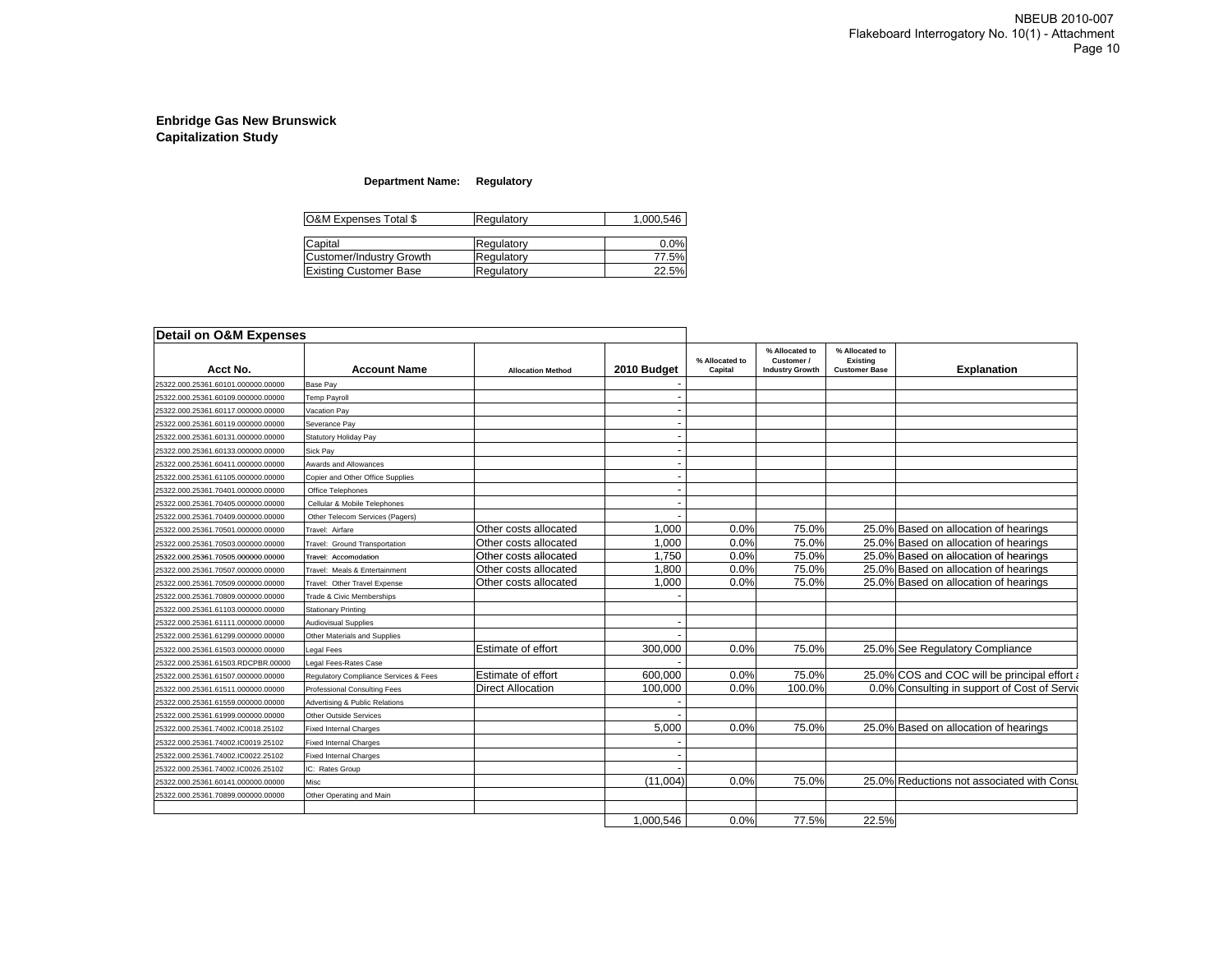#### **Department Name: Customer Care**

| O&M Expenses Total \$         | <b>Customer Care</b> | 1.292.381 |
|-------------------------------|----------------------|-----------|
|                               |                      |           |
| Capital                       | <b>Customer Care</b> | 0.0%      |
| Customer/Industry Growth      | <b>Customer Care</b> | 2.0%      |
| <b>Existing Customer Base</b> | <b>Customer Care</b> | 98.0%     |

| <b>Detail on O&amp;M Expenses</b>  |                                                       |                          |             |                           |                                                        |                                                    |                                                  |
|------------------------------------|-------------------------------------------------------|--------------------------|-------------|---------------------------|--------------------------------------------------------|----------------------------------------------------|--------------------------------------------------|
| Acct No.                           | <b>Account Name</b>                                   | <b>Allocation Method</b> | 2010 Budget | % Allocated to<br>Capital | % Allocated to<br>Customer /<br><b>Industry Growth</b> | % Allocated to<br>Existing<br><b>Customer Base</b> | <b>Explanation</b>                               |
| 25322.000.25362.60101.000000.00000 | Base Pay                                              | Employee Time            | 470,778     | 0.00%                     | 1.54%                                                  | 98.46%                                             |                                                  |
| 25322.000.25362.60109.000000.00000 | Temporary Payroll - strategic projects                | Employee Time            | 24,600      | 0.00%                     | 1.54%                                                  | 98.46%                                             |                                                  |
| 25322.000.25362.60117.000000.00000 | /acation Pav                                          | Employee Time            |             | 0.00%                     | 1.54%                                                  | 98.46%                                             | Estimated times in bringing a new customer       |
| 25322.000.25362.60119.000000.00000 | Severance Pav                                         | Employee Time            |             | 0.00%                     | 1.54%                                                  | 98.46%                                             | online and includes any time spent in explaining |
| 25322.000.25362.60129.000000.00000 | <b>Scheduled Overtime</b>                             | Employee Time            | 12,175      | 0.00%                     | 1.54%                                                  | 98.46%                                             | bills and new billing explination.               |
| 25322.000.25362.60131.000000.00000 | Statutory Holiday Pay                                 | Employee Time            |             | 0.00%                     | 1.54%                                                  | 98.46%                                             |                                                  |
| 25322.000.25362.60133.000000.00000 | Sick Pay                                              | Employee Time            |             | 0.00%                     | 1.54%                                                  | 98.46%                                             |                                                  |
| 25322.000.25362.60137.000000.00000 | Short Term Incentive                                  |                          |             |                           |                                                        |                                                    |                                                  |
| 25322.000.25362.60139.000000.00000 | Commission Pay                                        |                          |             |                           |                                                        |                                                    |                                                  |
| 25322.000.25362.60401.000000.00000 | <b>Employee Training &amp; Development</b>            |                          |             |                           |                                                        |                                                    |                                                  |
| 25322.000.25362.60412.000000.00000 | Employee Recognition                                  |                          |             |                           |                                                        |                                                    |                                                  |
| 25322.000.25362.61001.000000.00000 | Tools                                                 |                          |             |                           |                                                        |                                                    |                                                  |
| 25322.000.25362.61011.000000.00000 | Uniforms & Protective Clothing                        |                          | 3.600       |                           |                                                        | 100.0%                                             |                                                  |
| 25322.000.25362.61103.000000.00000 | <b>Stationary Printing</b>                            |                          | 17,085      |                           |                                                        | 100.0%                                             |                                                  |
| 25322.000.25362.61105.000000.00000 | Copier and Other Supplies                             |                          | 3,480       |                           |                                                        | 100.0%                                             |                                                  |
| 25322.000.25362.61109.000000.00000 | <b>Books and Subscriptions</b>                        |                          |             |                           |                                                        |                                                    |                                                  |
| 25322.000.25362.61113.000000.00000 | Computer Equipment suppl                              |                          |             |                           |                                                        |                                                    |                                                  |
| 25322.000.25362.61117.000000.00000 | Other Procurement Cost                                |                          |             |                           |                                                        |                                                    |                                                  |
| 25322.000.25362.61299.000000.00000 | Other Materials & Supplies                            |                          |             |                           |                                                        |                                                    |                                                  |
| 25322.000.25362.61503.000000.00000 | egal Fees                                             |                          | 5.600       |                           |                                                        | 100.0%                                             |                                                  |
| 25322.000.25362.61511.000000.00000 | Professional Consulting (D&B Subscription Service)    |                          | 18.000      |                           |                                                        | 100.0%                                             |                                                  |
| 25322.000.25362.61511.IC0017.00000 | Professional Consulting (CW: Work Requests)           |                          |             |                           |                                                        |                                                    |                                                  |
| 25322.000.25362.61511.IC0024.00000 | Professional Consulting (CW: File Management)         |                          |             |                           |                                                        |                                                    |                                                  |
| 25322.000.25362.61511.IC0035.00000 | Professional Consulting (CW: Billing Related)         |                          |             |                           |                                                        |                                                    |                                                  |
| 25322.000.25362.61511.IC0036.00000 | Professional Consulting (CW: Credit & Collection)     |                          |             |                           |                                                        |                                                    |                                                  |
| 25322.000.25362.61511.IC0037.00000 | Professional Consulting (CW: Call Center re: Billing) |                          | 597,600     |                           | 3.0%                                                   |                                                    | 97.0% Estimated the Call centre                  |
| 25322.000.25362.61601.000000.00000 | Contract Services and Temp Labour                     |                          |             |                           |                                                        |                                                    |                                                  |
| 25322.000.25362.61715.000000.00000 | Postage Courier (PITNEYWORKS)                         |                          | 85,187      |                           |                                                        | 100.0%                                             |                                                  |
| 25322.000.25362.61999.000000.00000 | Other Outside Services                                |                          |             |                           |                                                        |                                                    |                                                  |
| 25322.000.25362.62309.000000.00000 | Vehicle Fleet/ Operation & Maintenance                |                          | 39.600      |                           |                                                        | 100.0%                                             |                                                  |
| 25322.000.25362.70301.000000.00000 | Copier and Other Office Supplies                      |                          |             |                           |                                                        |                                                    |                                                  |
| 25322.000.25362.70401.000000.00000 | Telecoms - Monthly Landlines                          |                          | 7,764       |                           |                                                        | 100.0%                                             |                                                  |
| 25322.000.25362.70405.000000.00000 | Cellular and Mobile                                   |                          | 2,880       |                           |                                                        | 100.0%                                             |                                                  |
| 25322.000.25362.70409.000000.00000 | Pagers                                                |                          |             |                           |                                                        |                                                    |                                                  |
| 25322.000.25362.70501.000000.00000 | Travel: Airfare                                       |                          | 2,000       |                           |                                                        | 100.0%                                             |                                                  |
| 25322.000.25362.70503.000000.00000 | Travel: Ground Transportation                         |                          | 2,000       |                           |                                                        | 100.0%                                             |                                                  |
| 25322.000.25362.70505.000000.00000 |                                                       |                          | 550         |                           |                                                        | 100.0%                                             |                                                  |
|                                    | Travel: Accomodation                                  |                          | 250         |                           |                                                        | 100.0%                                             |                                                  |
| 25322.000.25362.70507.000000.00000 | Fravel: Meals & Entertainment                         |                          |             |                           |                                                        |                                                    |                                                  |
| 25322.000.25362.70509.000000.00000 | Travel: Other                                         |                          |             |                           |                                                        |                                                    |                                                  |
| 25322.000.25362.70511.000000.00000 | Conference & Registration                             |                          |             |                           |                                                        |                                                    |                                                  |
| 25322.000.25362.74002.IC0018.25102 | IC: Legal Fees                                        |                          | 14.232      |                           |                                                        | 100.0%                                             |                                                  |
| 25322.000.25362.74002.PS0209.25102 | <b>Fleet Services</b>                                 |                          |             |                           |                                                        |                                                    |                                                  |
| 25322.000.25362.60141.000000.00000 | Misc                                                  |                          | (15,000)    |                           |                                                        | 100.0%                                             |                                                  |
| 25322.000.25362.62027.000000.00000 | Main Pumps - Mat                                      |                          | 1,292,381   | 0.0%                      | 2.0%                                                   | 98.0%                                              |                                                  |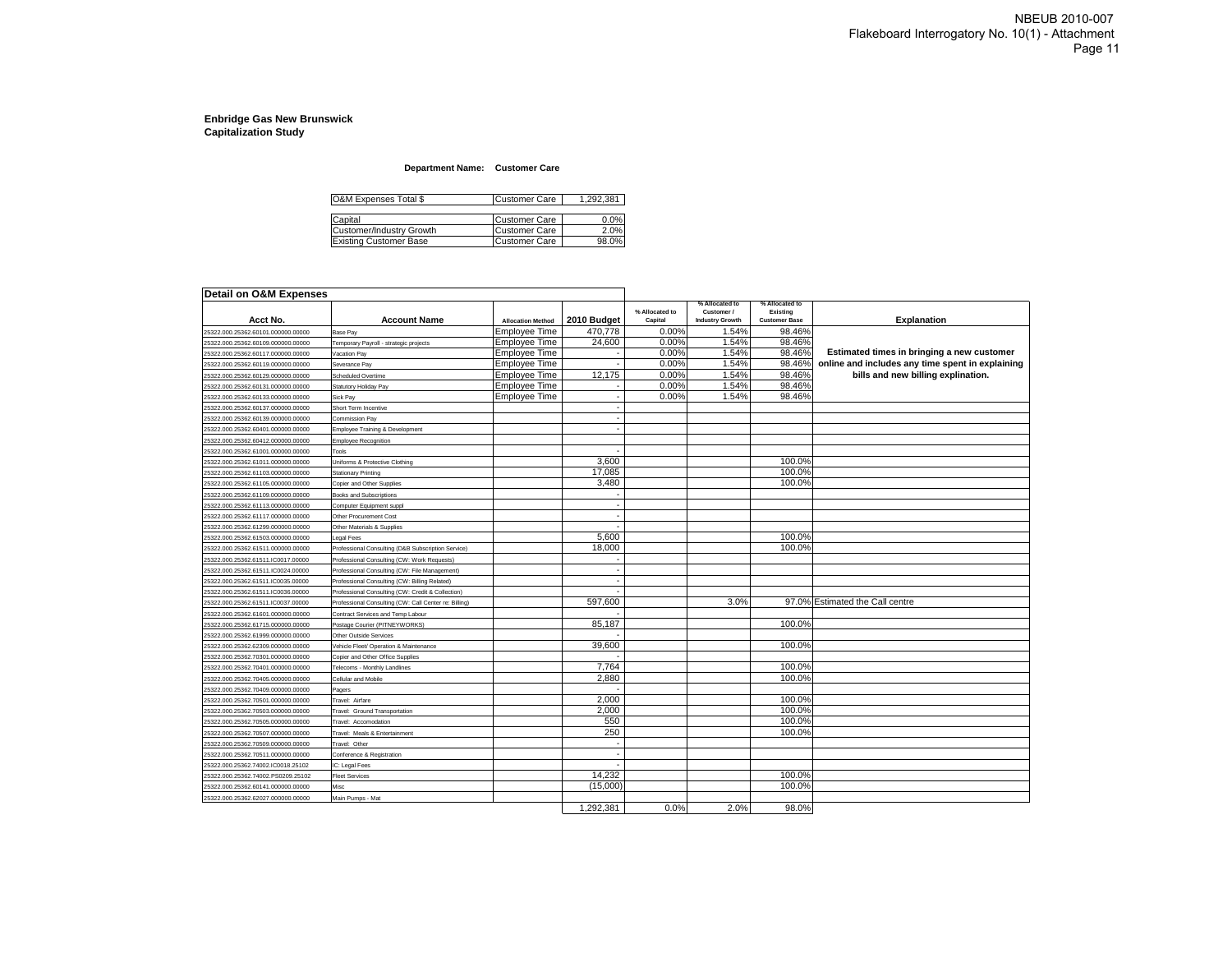### **Department Name: Upstream**

| O&M Expenses Total \$         | Upstream        | 83,196 |  |
|-------------------------------|-----------------|--------|--|
| Capital                       | <b>Upstream</b> | 0%l    |  |
| Customer/Industry Growth      | Upstream        | 0%l    |  |
| <b>Existing Customer Base</b> | Upstream        | 100%   |  |

| Detail on O&M Expenses             |                                                    |                          |             |                           |                                                        |                                                    |                                                        |
|------------------------------------|----------------------------------------------------|--------------------------|-------------|---------------------------|--------------------------------------------------------|----------------------------------------------------|--------------------------------------------------------|
| Acct No.                           | <b>Account Name</b>                                | <b>Allocation Method</b> | 2010 Budget | % Allocated to<br>Capital | % Allocated to<br>Customer /<br><b>Industry Growth</b> | % Allocated to<br>Existing<br><b>Customer Base</b> | <b>Explanation</b>                                     |
| 25322.000.25363.61103.000000.00000 | <b>Stationary Printing &amp; Drafting Supplies</b> |                          |             |                           |                                                        |                                                    |                                                        |
| 25322.000.25363.61109.000000.00000 | Books & Subscriptions (Gas Daily)                  |                          |             |                           |                                                        |                                                    |                                                        |
| 25322.000.25363.61503.000000.00000 | Legal Fees                                         |                          | 9,996       |                           |                                                        |                                                    | 100.0% Potential costs to set up contracts with M&NP   |
| 25322.000.25363.61511.000000.00000 | Professional Consulting Fees (G. Forget)           |                          | 12,000      |                           |                                                        |                                                    | 100.0% Pertains to work on M&NP measurement discrepand |
| 25322.000.25363.70503.000000.00000 | Travel: Ground Transportation                      |                          |             |                           |                                                        |                                                    |                                                        |
| 25322.000.25363.70505.000000.00000 | Travel: Accommodation                              |                          |             |                           |                                                        |                                                    |                                                        |
| 25322.000.25363.70507.000000.00000 | Travel: Meals & Entertainment                      |                          |             |                           |                                                        |                                                    |                                                        |
| 25322.000.25363.70511.000000.00000 | Conference and Registrations                       |                          |             |                           |                                                        |                                                    |                                                        |
| 25322.000.25363.74002.IC0022.26222 | IC: Consulting & Special Training                  |                          |             |                           |                                                        |                                                    |                                                        |
| 25322.000.25363.74002.IC0027.40121 | IC: Nomination Services                            |                          | 61,200      |                           |                                                        |                                                    | 100.0% Cost does not vary for load growth.             |
|                                    |                                                    |                          |             |                           |                                                        |                                                    |                                                        |
|                                    |                                                    |                          | 83,196      | 0%                        | 0%                                                     | 100%                                               |                                                        |